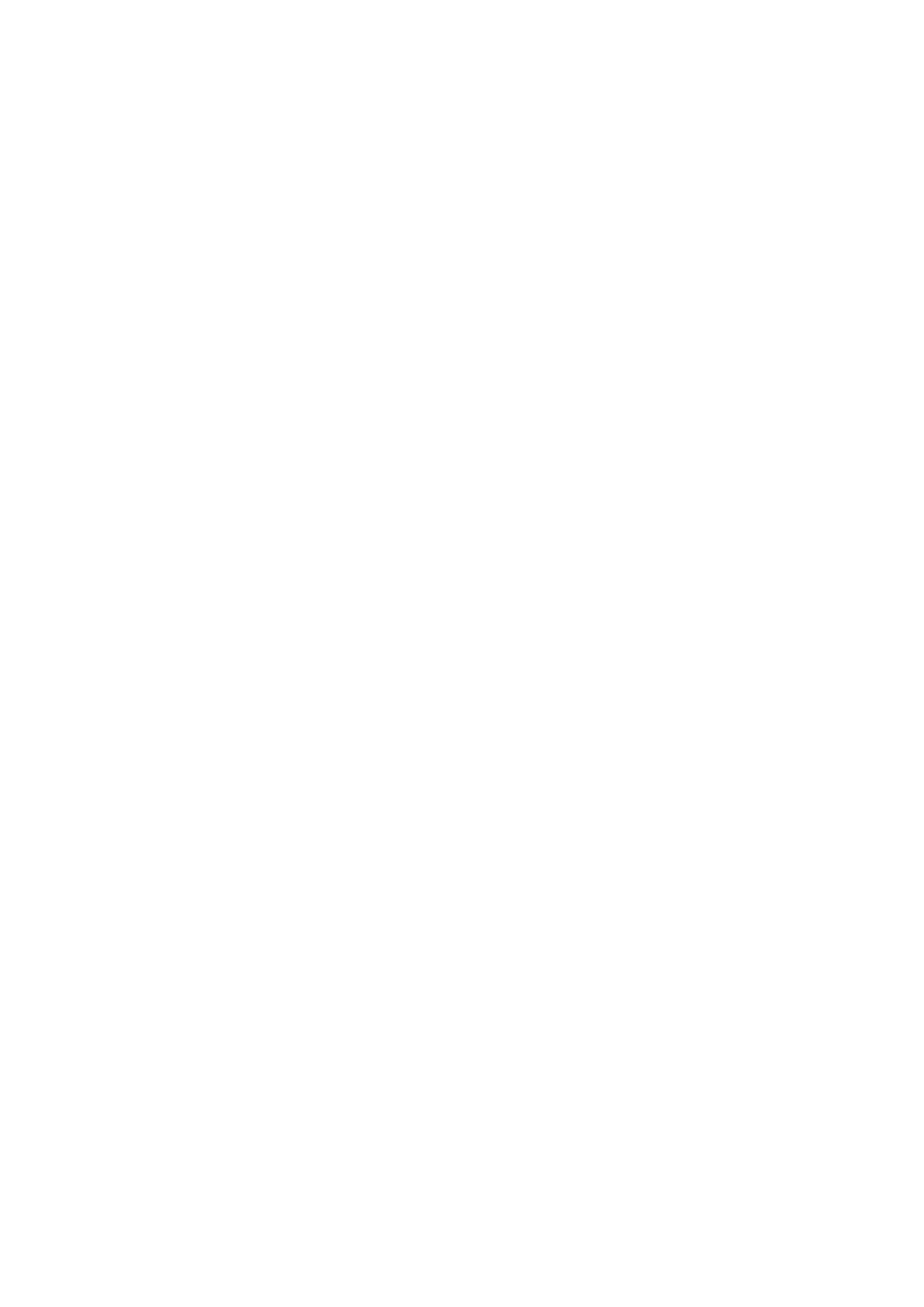## **Contents**

| <b>Background</b>                                                | $\mathbf 2$      |
|------------------------------------------------------------------|------------------|
| Competent authority                                              | 2                |
| The basis for the assessment of the CXLs                         | $\overline{2}$   |
| Conclusion of the competent authority on the risk assessment     | $\boldsymbol{4}$ |
| Decision on the CXLs to be adopted in GB                         | 5                |
| Appendix 1 – MRLs to be amended in the GB MRL Statutory Register | 6                |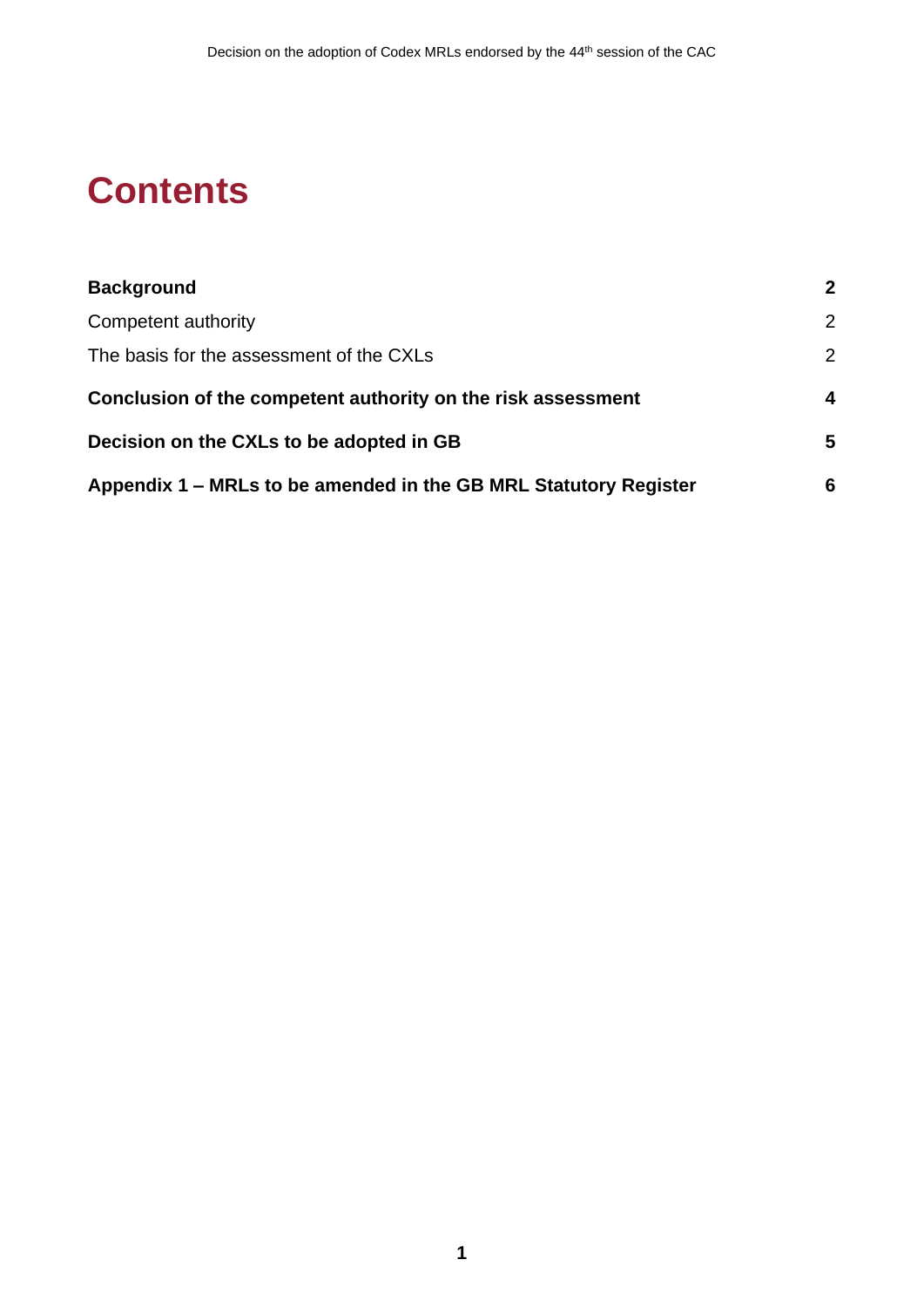## <span id="page-3-0"></span>**Background**

## <span id="page-3-1"></span>**Competent authority**

The risk assessment associated with adopting in Great Britain the Codex MRLs (CXLs), endorsed by the 44<sup>th</sup> session of the Codex Alimentarius Commission (CAC), has been conducted by the Chemicals Regulation Division (CRD) of the Health and Safety Executive (HSE).

### <span id="page-3-2"></span>**The basis for the assessment of the CXLs**

In accordance with Article 5(3) of the General Food Law, <sup>1</sup> *where international standards exist or their completion is imminent, they shall be taken into consideration in the development or adaptation of food law, except where such standards or relevant parts would be an ineffective or inappropriate means for the fulfilment of the legitimate objectives of food law or where there is a scientific justification, or where they would result in a different level of protection from the one determined as appropriate in Great Britain*.

In addition, point (e) of Article 13 of the General Food Law requires Great Britain to promote consistency between international technical standards and food law while ensuring that the high level of protection adopted in Great Britain is not reduced.

Therefore, as part of the preparation for the 52<sup>nd</sup> session of the Codex Committee on Pesticide Residues (CCPR), HSE reviewed and undertook risk assessments for the proposed draft CXLs at step 3 of the Codex procedures. HSE reviewed a total of 48 active substances as well as two additional active substances used on spices to determine the CXLs that could be adopted as GB MRLs.

The 52<sup>nd</sup> session of the CCPR took place in July 2021 and the draft CXLs advanced to step 5/8 of the Codex procedures have now been endorsed by the 44<sup>th</sup> session of the CAC. The CAC on 14 December 2021 adopted CXLs for acetamiprid, acetochlor, afidopyropen, azoxystrobin, benzovindiflupyr, bifenthrin, boscalid, buprofezin, carbendazim, chlorantraniliprole, cyclaniliprole, cypermethrins, cyprodinil, dicamba, fenazaquin, flonicamid, fluazifop-P, fluensulfone, flupyradifurone, fluxapyroxad, fosetyl-Al, glyphosate, isofetamid, kresoxim-methyl, mandestrobin, mesotrione, metaflumizone, metconazole, methoprene, pendimethalin, penthiopyrad, picoxystrobin, propiconazole, pydiflumetofen, pyraclostrobin, pyriofenone, pyriproxyfen, spirotetramat, tebuconazole, thiabendazole, tolclofos-methyl, tolfenpyrad and valifenalate. The full list of the new CXLs

<sup>1</sup> [The General Food Law \(as adopted in GB\)](https://www.legislation.gov.uk/eur/2002/178/contents)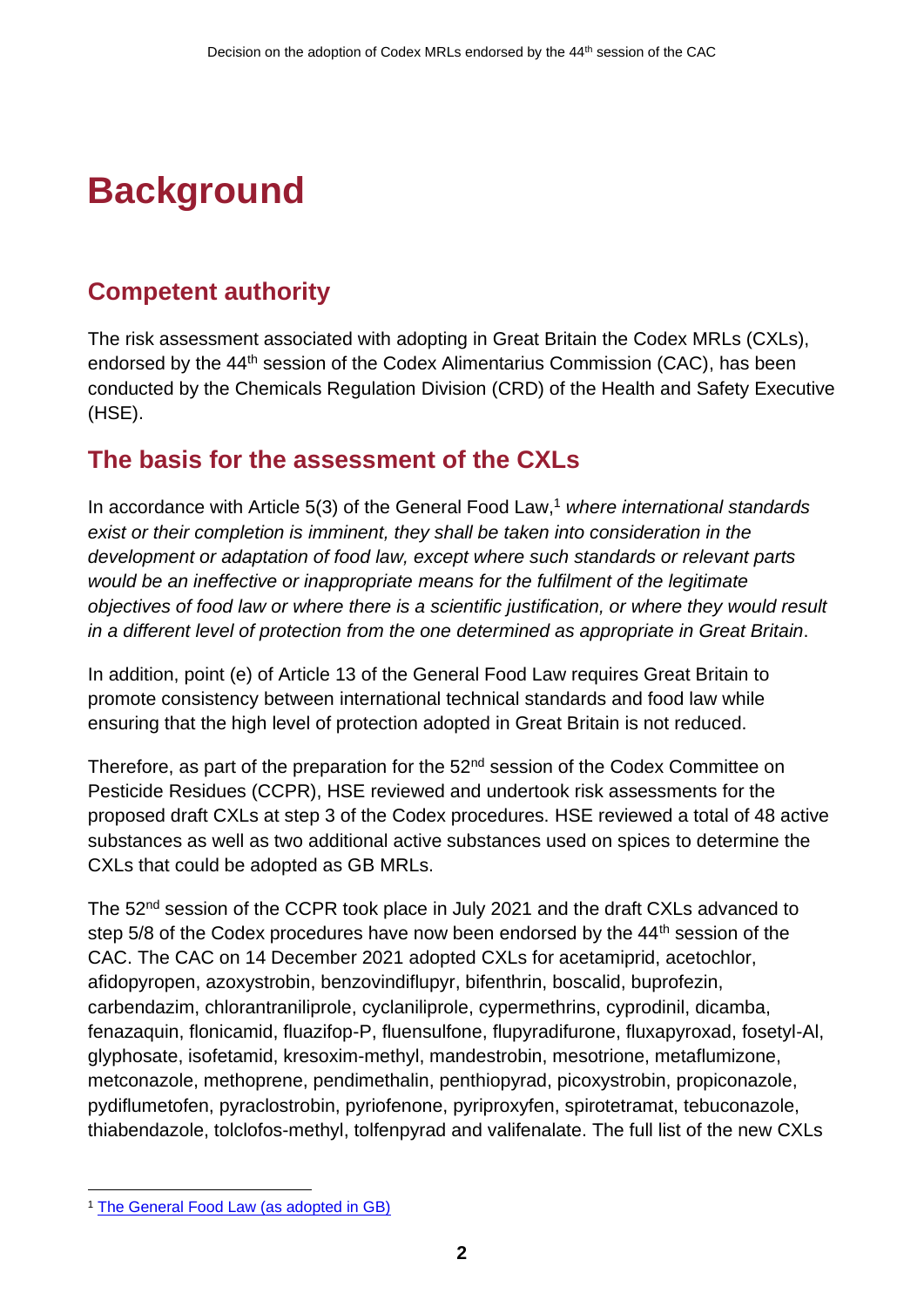adopted is available in the report of the 52<sup>nd</sup> session of the CCPR.<sup>2</sup> The 44<sup>th</sup> session of the CAC,<sup>3</sup> amended the CXLs incorrectly reported for the following active substance/ commodity combinations:

- Metaflumizone/ mammalian fats (excluding milk fats) reported at step 5/8 as 0.6 mg/kg to 0.15 mg/kg
- Metaflumizone/ milk fats reported at step 5/8 as 0.7 mg/kg to 0.6 mg/kg

<sup>2</sup> [Report of the 52nd session of the Codex Committee on Pesticide Residues](https://www.fao.org/fao-who-codexalimentarius/sh-proxy/en/?lnk=1&url=https%253A%252F%252Fworkspace.fao.org%252Fsites%252Fcodex%252FMeetings%252FCX-718-52%252FREPORT%252FFINAL%252520REPORT%252FREP21_PR52e.pdf)

<sup>3</sup> [Report of the 44th session of the Codex Alimentarius Commission](https://www.fao.org/fao-who-codexalimentarius/sh-proxy/en/?lnk=1&url=https%253A%252F%252Fworkspace.fao.org%252Fsites%252Fcodex%252FMeetings%252FCX-701-44%252FFINAL%252520REPORT%252FRep21_CACe.pdf)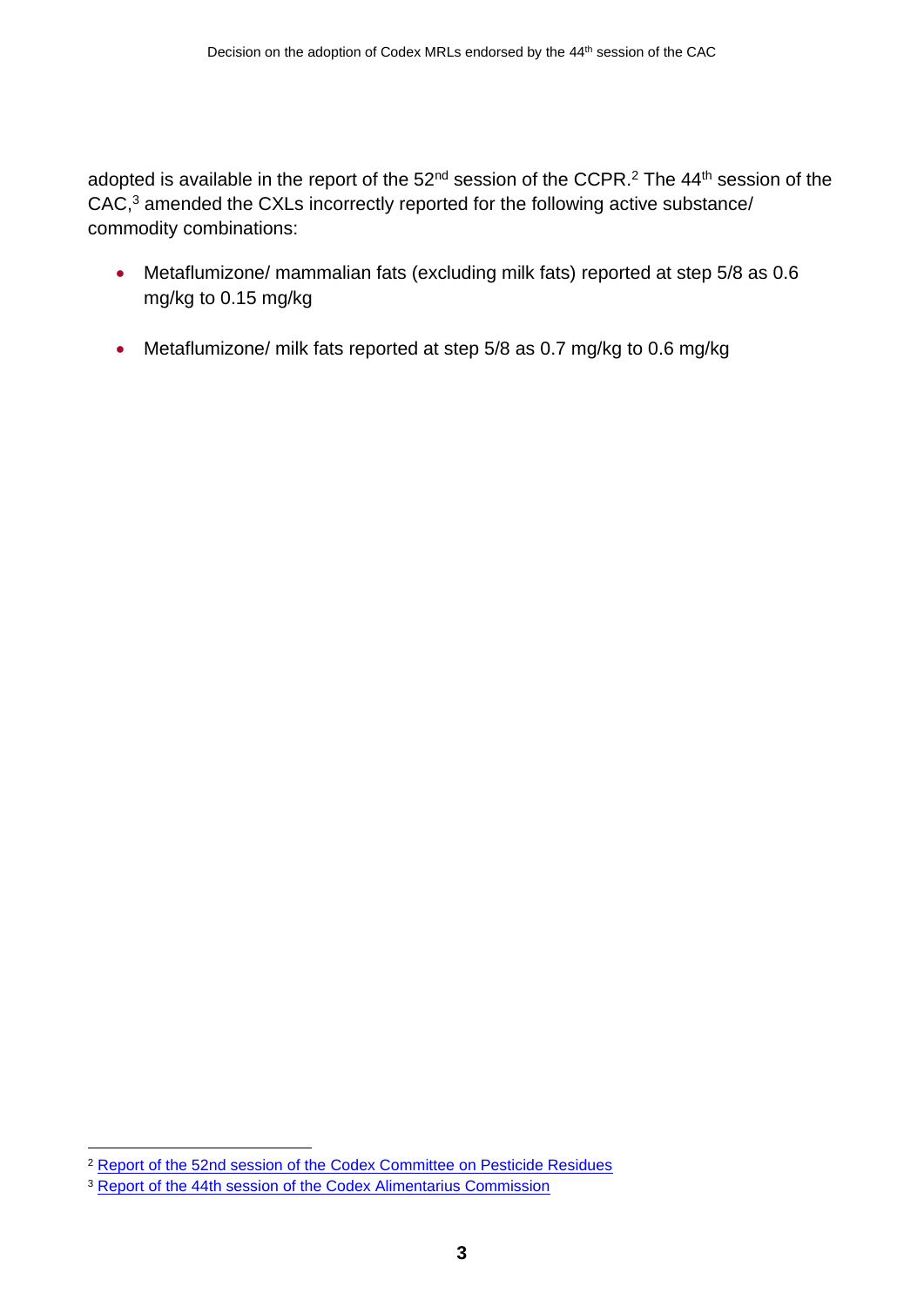## <span id="page-5-0"></span>**Conclusion of the competent authority on the risk assessment**

The competent authority concluded that CXLs for afidopyropen, azoxystrobin, benzovindiflupyr, boscalid, cypermethrin, cyprodinil, flupyradiflurone (and difluoroacetic acid (DFA)), fluxapyroxad, fosetyl-Al, glyphosate, isofetamid, mandestrobin, penthiopyrad, pyraclostrobin, spirotetramat, tolfenpyrad, valifenalate and MRLs for spices (acetamiprid and carbendazim) will not result in consumer exposures exceeding the toxicological reference values and therefore are unlikely to have harmful effects on human health.

For all other CXLs endorsed by the CAC, the competent authority did not recommend adoption of the CXLs as GB MRLs for the following reasons:

- The GB MRL in force is equivalent or higher than the CXL.
- The residue data supporting the JMPR assessment were not compatible with the residue definitions in force in GB.
- There were exceedances of the GB toxicological reference values.
- The latest approval assessment for the active substance identified concerns for human health.
- The CXL for dicamba/cotton seed is not recommended for adoption as the authorisation considered by the JMPR is for a GM variety of cotton that is not currently approved in GB.
- For pydiflumetofen, the CXLs have not been adopted owing to the ongoing approval and import tolerance assessments.
- The CXL for thiabendazole/ mangoes has not been adopted as a specific application for an Import Tolerance assessment is ongoing.

Full details of the assessment, including the dietary exposure estimates, are outlined in the Evaluation Report/Reasoned Opinion (ER/RO) prepared by HSE for the 52nd session of the CCPR, published June 2022: GB Codex MRLs list.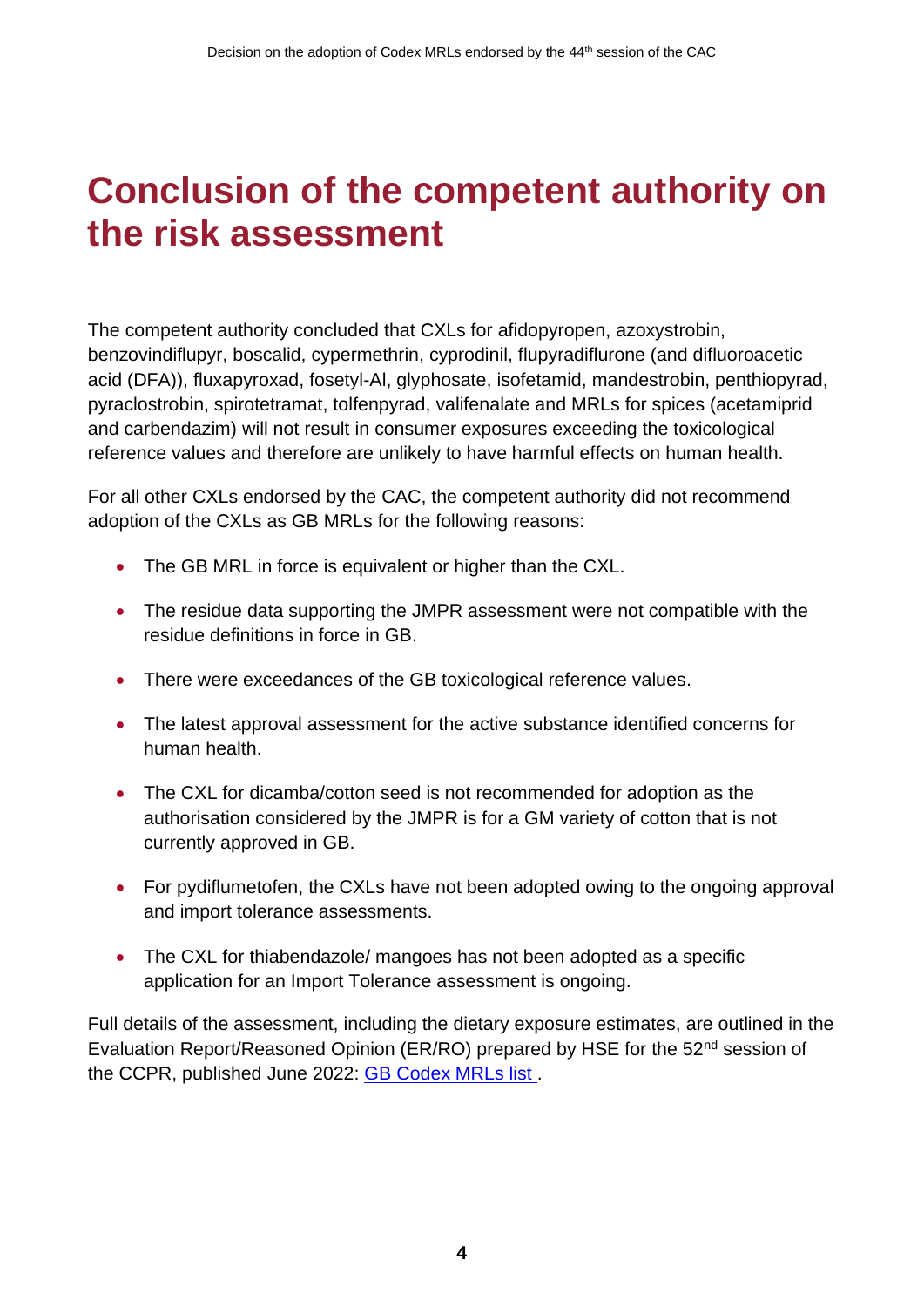## <span id="page-6-0"></span>**Decision on the CXLs to be adopted in GB**

The CXLs recommended for adoption in the ER/RO will be adopted as GB MRLs. In accordance with Article 14 of Regulation (EC) No 396/2005,<sup>4</sup> the MRLs outlined in Appendix 1 will be amended in the GB MRL Statutory Register.

#### **Date of entry into force**

The MRLs shall enter into force and appear in the [GB MRL Statutory Register](https://secure.pesticides.gov.uk/MRLs/Main) on 14 June 2022.

**The GB MRL Statutory Register should be consulted to verify the MRLs set and the legal provisions established.** 

All other MRLs remain unchanged in the Register.

<sup>4</sup> Retained [Regulation \(EC\) No 396/2005 on maximum residue levels of pesticides in or on food and feed of](https://www.legislation.gov.uk/eur/2005/396/contents)  [plant and animal origin](https://www.legislation.gov.uk/eur/2005/396/contents) (as it applies in Great Britain, pursuant to the European Union (Withdrawal) Act 2018 and European Union (Withdrawal Agreement Act 2020). Great Britain ("GB") refers to England, Scotland and Wales.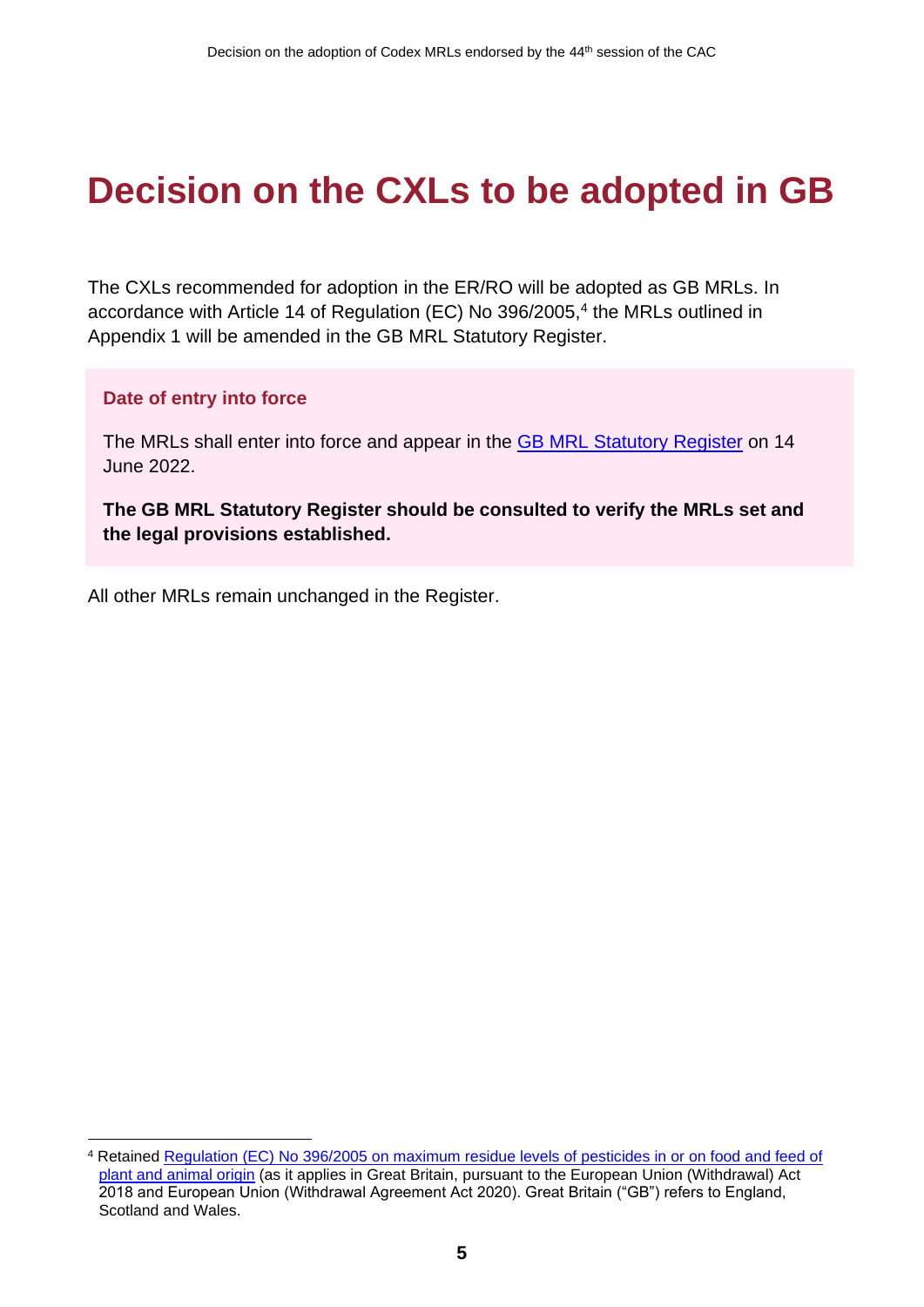## <span id="page-7-0"></span>**Appendix 1 – MRLs to be amended in the GB MRL Statutory Register**

#### **Acetamiprid**

The MRLs will be set in Part 2 of the Register.

#### **Table 1 MRLs to be amended in the GB MRL Statutory Register**

| <b>Product</b><br>code | <b>Product</b> | <b>Existing</b><br><b>GB</b><br><b>MRL</b><br>(mg/kg) | New or<br>amended<br><b>GB MRL</b><br>(mg/kg) | <b>Comments</b>                                                          |
|------------------------|----------------|-------------------------------------------------------|-----------------------------------------------|--------------------------------------------------------------------------|
|                        |                |                                                       |                                               | Enforcement residue definition for products of plant origin: acetamiprid |
| 0810000                | Seed spices    | $0.05*$                                               | $\overline{2}$                                | A risk to consumers is unlikely                                          |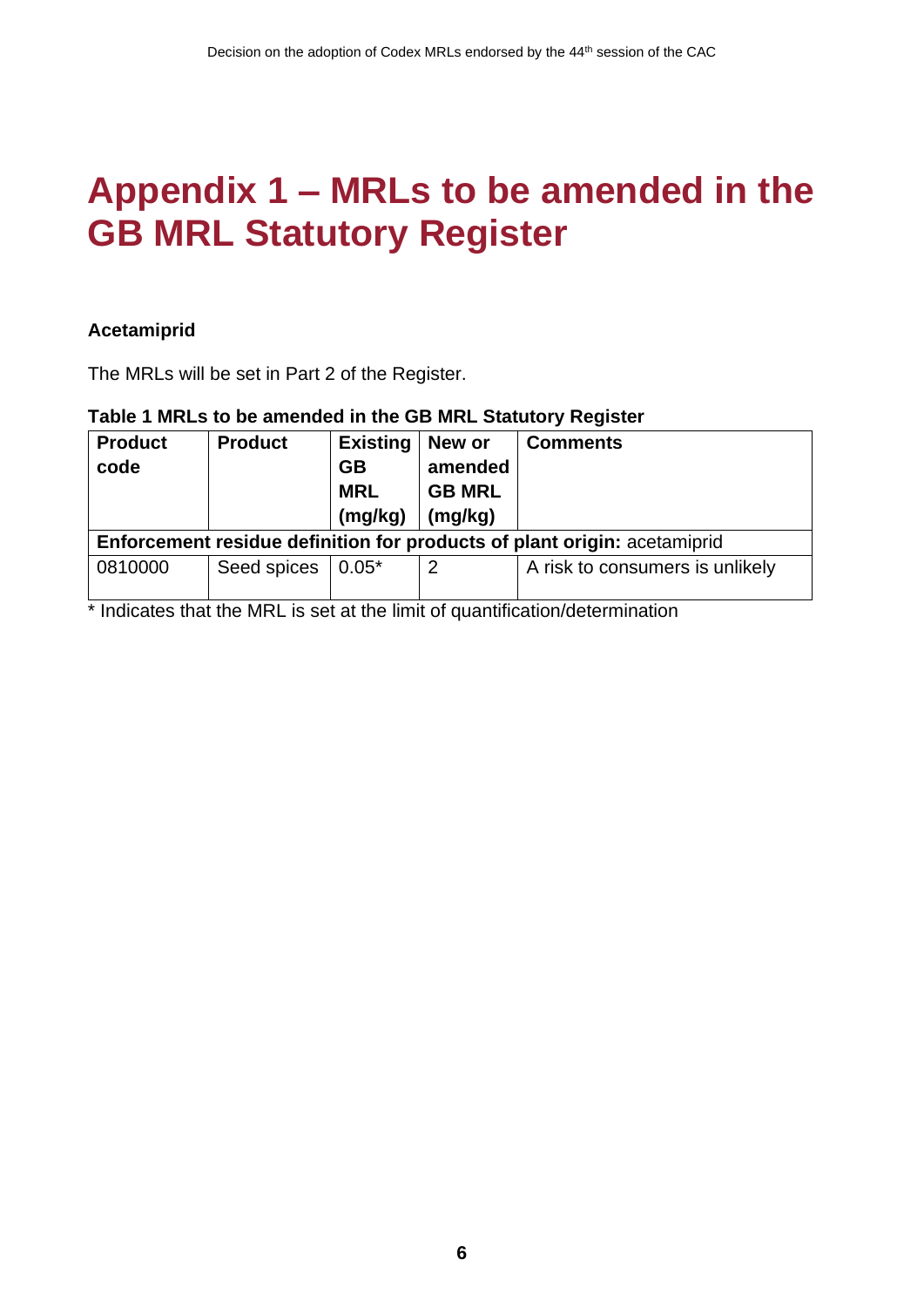#### **Afidopyropen**

The MRLs will be set in Part 3 of the Register.

Based on the JMPR assessment the residue is not fat soluble.

| Table 2 MRLs to be amended in the GB MRL Statutory Register |  |  |
|-------------------------------------------------------------|--|--|
|                                                             |  |  |

| <b>Product</b> | <b>Product</b>                                                            | <b>Existing</b> | New or        | <b>Comments</b>                    |  |  |  |  |
|----------------|---------------------------------------------------------------------------|-----------------|---------------|------------------------------------|--|--|--|--|
| code           |                                                                           | <b>GB</b>       | amended       |                                    |  |  |  |  |
|                |                                                                           | <b>MRL</b>      | <b>GB MRL</b> |                                    |  |  |  |  |
|                |                                                                           | (mg/kg)         | (mg/kg)       |                                    |  |  |  |  |
|                | Enforcement residue definition for products of plant origin: afidopyropen |                 |               |                                    |  |  |  |  |
| 0110000        | <b>Citrus fruits</b>                                                      | $0.01*$         | 0.15          | A risk to consumers is<br>unlikely |  |  |  |  |
| 0120000        | Tree nuts                                                                 | $0.01*$         | $0.01*$       | A risk to consumers is<br>unlikely |  |  |  |  |
| 0130000        | Pome fruits                                                               | $0.01*$         | 0.03          | A risk to consumers is<br>unlikely |  |  |  |  |
| 0140010        | Apricots                                                                  | $0.01*$         | 0.015         | A risk to consumers is<br>unlikely |  |  |  |  |
| 0140020        | Cherries (sweet)                                                          | $0.01*$         | 0.03          | A risk to consumers is<br>unlikely |  |  |  |  |
| 0140030        | Peaches                                                                   | $0.01*$         | 0.015         | A risk to consumers is<br>unlikely |  |  |  |  |
| 0140040        | Plums                                                                     | $0.01*$         | $0.01*$       | A risk to consumers is<br>unlikely |  |  |  |  |
| 0161040        | <b>Kumquats</b>                                                           | $0.01*$         | 0.15          | A risk to consumers is<br>unlikely |  |  |  |  |
| 0211000        | Potatoes                                                                  | $0.01*$         | $0.01*$       | A risk to consumers is<br>unlikely |  |  |  |  |
| 0212000        | Tropical root and<br>tuber vegetables                                     | $0.01*$         | $0.01*$       | A risk to consumers is<br>unlikely |  |  |  |  |
| 0213040        | Horseradishes                                                             | $0.01*$         | $0.01*$       | A risk to consumers is<br>unlikely |  |  |  |  |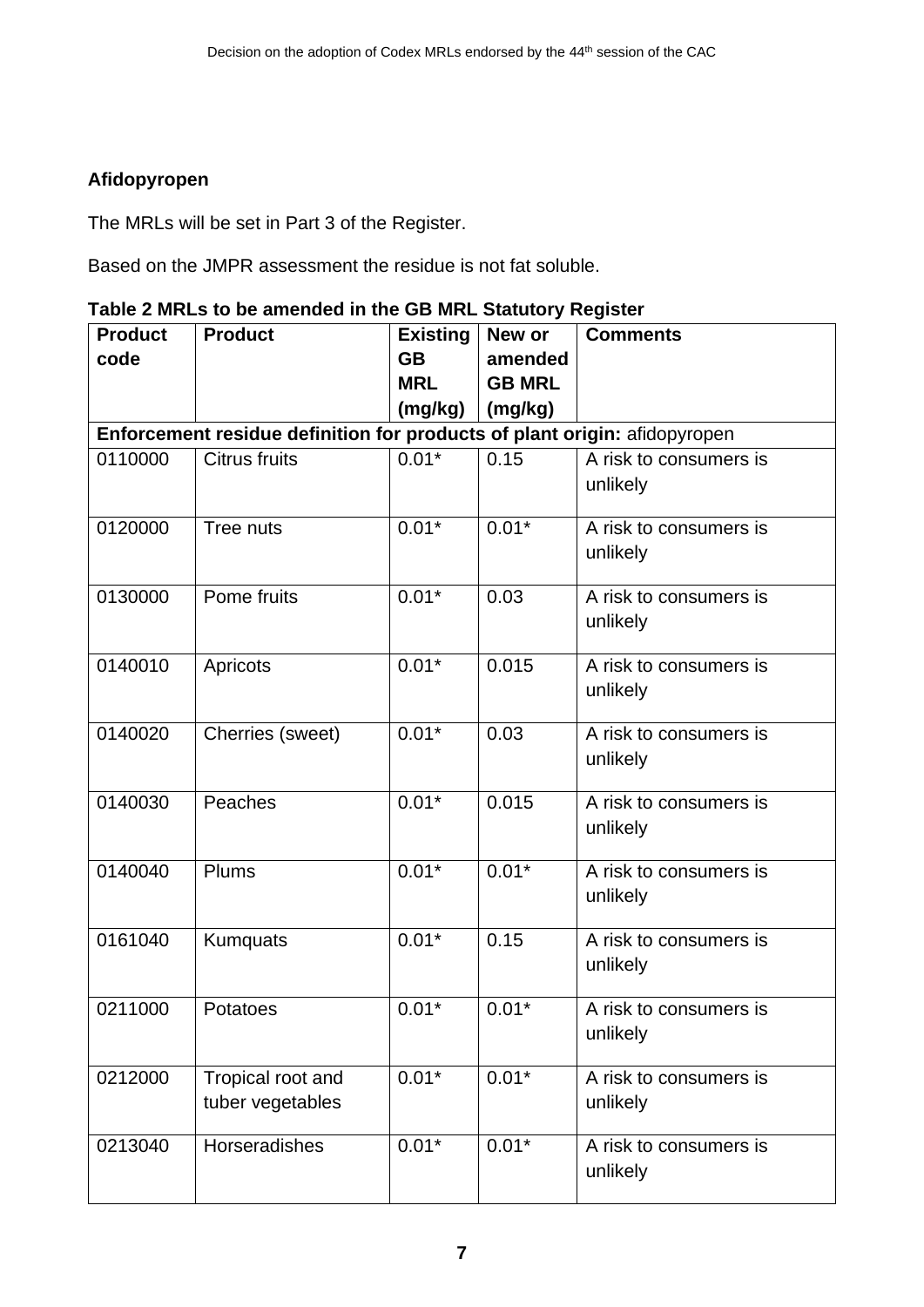| <b>Product</b><br>code | <b>Product</b>                      | <b>Existing</b><br><b>GB</b><br><b>MRL</b> | New or<br>amended<br><b>GB MRL</b> | <b>Comments</b>                    |
|------------------------|-------------------------------------|--------------------------------------------|------------------------------------|------------------------------------|
|                        |                                     | (mg/kg)                                    | (mg/kg)                            |                                    |
| 0231010                | Tomatoes                            | $0.01*$                                    | 0.15                               | A risk to consumers is             |
|                        |                                     |                                            |                                    | unlikely                           |
| 0231020                | Sweet peppers/bell<br>peppers       | $0.01*$                                    | 0.1                                | A risk to consumers is<br>unlikely |
| 0231030                | Aubergines/<br>eggplants            | $0.01*$                                    | 0.15                               | A risk to consumers is<br>unlikely |
| 0232010                | Cucumbers                           | $0.01*$                                    | 0.7                                | A risk to consumers is<br>unlikely |
| 0232030                | Courgettes                          | $0.01*$                                    | 0.07                               | A risk to consumers is<br>unlikely |
| 0233300                | Cucurbits with<br>inedible peel     | $0.01*$                                    | 0.05                               | A risk to consumers is<br>unlikely |
| 0241000                | Flowering brassicas                 | $0.01*$                                    | 0.4                                | A risk to consumers is<br>unlikely |
| 0243020                | Head cabbages                       | $0.01*$                                    | 0.5                                | A risk to consumers is<br>unlikely |
| 0251020                | Lettuces                            | $0.01*$                                    | $\overline{2}$                     | A risk to consumers is<br>unlikely |
| 0251030                | Escarole/broad<br>leaved endive     | $0.01*$                                    | $\overline{2}$                     | A risk to consumers is<br>unlikely |
| 0252000                | Spinaches and<br>similar leaves     | $0.01*$                                    | $\overline{2}$                     | A risk to consumers is<br>unlikely |
| 0253000                | Grape leaves and<br>similar species | $0.01*$                                    | 2                                  | A risk to consumers is<br>unlikely |
| 0256010                | Chervil                             | $0.01*$                                    | $\overline{2}$                     | A risk to consumers is<br>unlikely |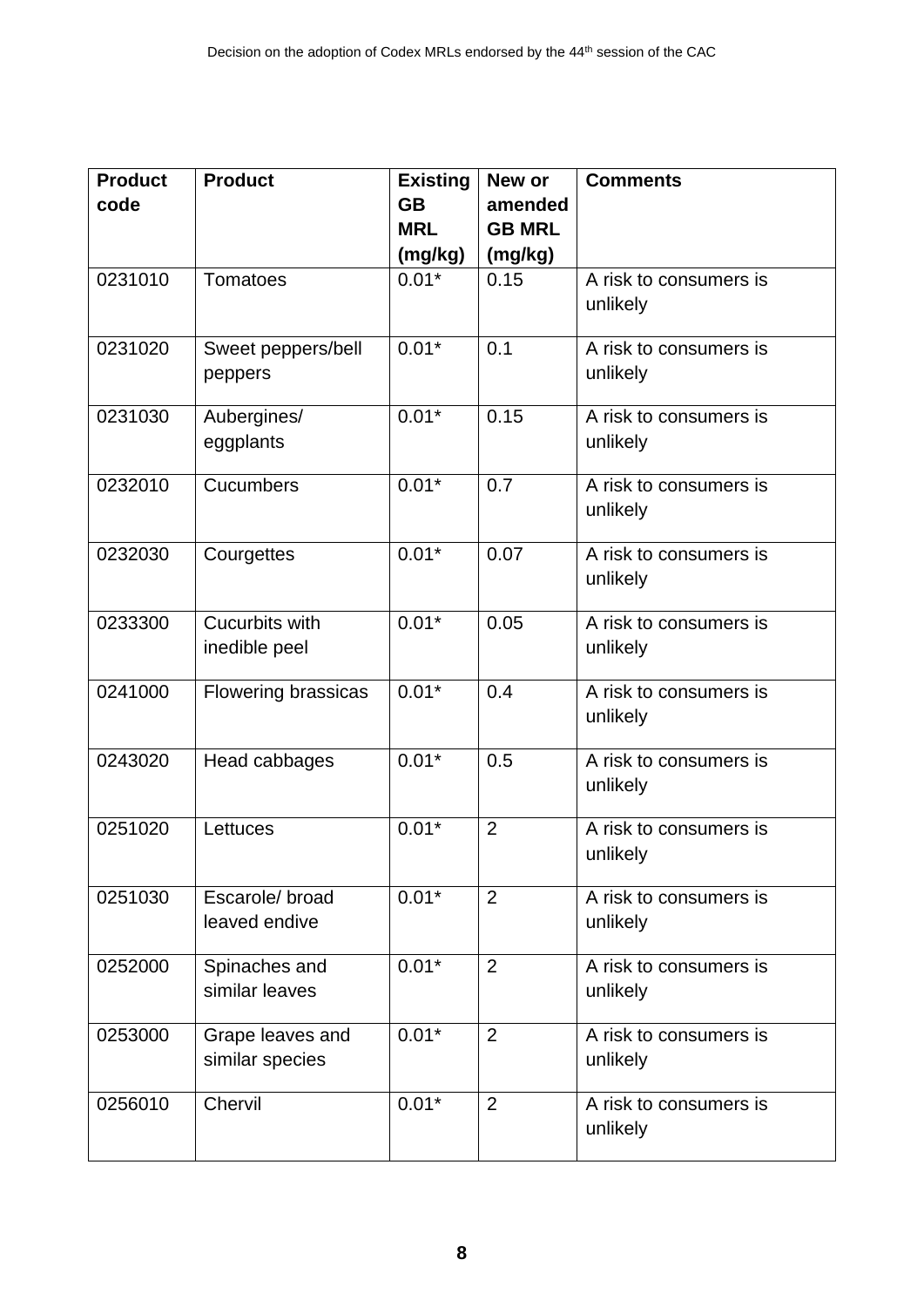| <b>Product</b><br>code | <b>Product</b>                                                             | <b>Existing</b><br><b>GB</b> | New or<br>amended        | <b>Comments</b>                    |
|------------------------|----------------------------------------------------------------------------|------------------------------|--------------------------|------------------------------------|
|                        |                                                                            | <b>MRL</b><br>(mg/kg)        | <b>GB MRL</b><br>(mg/kg) |                                    |
| 0256030                | Celery leaves                                                              | $0.01*$                      | 5                        | A risk to consumers is<br>unlikely |
| 0256040                | Parsley                                                                    | $0.01*$                      | 5                        | A risk to consumers is<br>unlikely |
| 0270020                | Cardoons                                                                   | $0.01*$                      | 3                        | A risk to consumers is<br>unlikely |
| 0270030                | Celeries                                                                   | $0.01*$                      | 3                        | A risk to consumers is<br>unlikely |
| 0270040                | Florence fennels                                                           | $0.01*$                      | 3                        | A risk to consumers is<br>unlikely |
| 0270070                | <b>Rhubarbs</b>                                                            | $0.01*$                      | 3                        | A risk to consumers is<br>unlikely |
| 0401070                | Soyabeans                                                                  | $0.01*$                      | $0.01*$                  | A risk to consumers is<br>unlikely |
| 0401090                | <b>Cotton seeds</b>                                                        | $0.01*$                      | 0.08                     | A risk to consumers is<br>unlikely |
| 0840030                | Turmeric/curcuma                                                           | $0.01*$                      | $0.01*$                  | A risk to consumers is<br>unlikely |
|                        | Enforcement residue definition for products of animal origin: afidopyropen |                              |                          |                                    |
| 1011030                | Liver - swine                                                              | $0.01*$                      | 0.2                      | A risk to consumers is<br>unlikely |
| 1011040                | Kidney - swine                                                             | $0.01*$                      | 0.2                      | A risk to consumers is<br>unlikely |
| 1011050                | Edible offals (other<br>than liver and kidney)<br>- swine                  | $0.01*$                      | 0.2                      | A risk to consumers is<br>unlikely |
| 1012030                | Liver - bovine                                                             | $0.01*$                      | 0.2                      | A risk to consumers is<br>unlikely |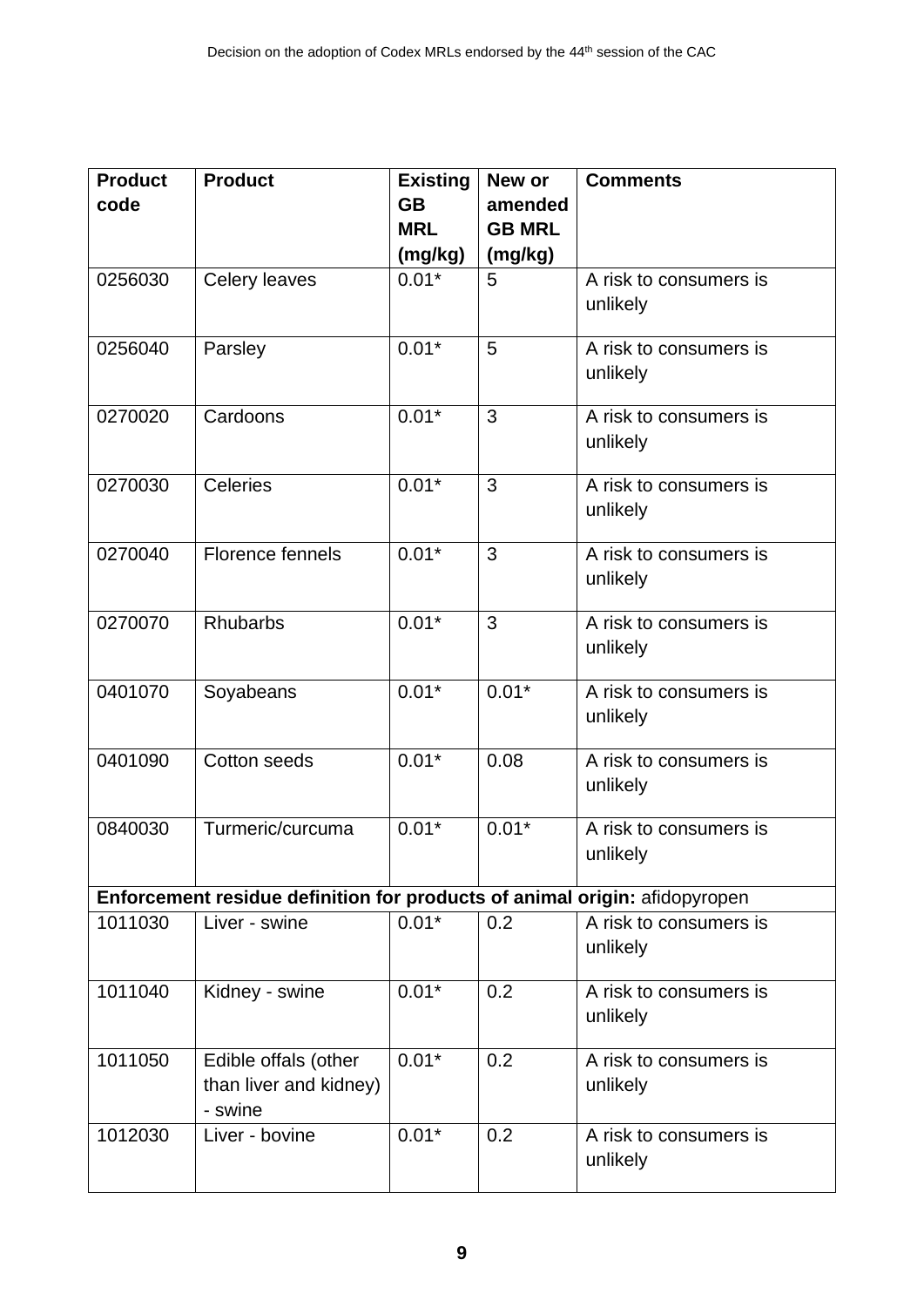| <b>Product</b>       | <b>Existing</b>                                                                                                                                                        | New or                             | <b>Comments</b>                     |
|----------------------|------------------------------------------------------------------------------------------------------------------------------------------------------------------------|------------------------------------|-------------------------------------|
|                      |                                                                                                                                                                        |                                    |                                     |
|                      |                                                                                                                                                                        |                                    |                                     |
| Kidney - bovine      | $0.01*$                                                                                                                                                                | 0.2                                | A risk to consumers is              |
|                      |                                                                                                                                                                        |                                    | unlikely                            |
| Edible offals (other | $0.01*$                                                                                                                                                                | 0.2                                | A risk to consumers is              |
| - bovine             |                                                                                                                                                                        |                                    | unlikely                            |
| Liver - sheep        | $0.01*$                                                                                                                                                                | 0.2                                | A risk to consumers is              |
|                      |                                                                                                                                                                        |                                    | unlikely                            |
| Kidney - sheep       | $0.01*$                                                                                                                                                                | 0.2                                | A risk to consumers is              |
|                      |                                                                                                                                                                        |                                    | unlikely                            |
| Edible offals (other | $0.01*$                                                                                                                                                                | 0.2                                | A risk to consumers is              |
|                      |                                                                                                                                                                        |                                    | unlikely                            |
| Liver - goat         | $0.01*$                                                                                                                                                                | 0.2                                | A risk to consumers is              |
|                      |                                                                                                                                                                        |                                    | unlikely                            |
| Kidney - goat        | $0.01*$                                                                                                                                                                | 0.2                                | A risk to consumers is              |
|                      |                                                                                                                                                                        |                                    | unlikely                            |
| Edible offals (other | $0.01*$                                                                                                                                                                | 0.2                                | A risk to consumers is              |
|                      |                                                                                                                                                                        |                                    | unlikely                            |
| Liver - equine       | $0.01*$                                                                                                                                                                | 0.2                                | A risk to consumers is              |
|                      |                                                                                                                                                                        |                                    | unlikely                            |
| Kidney - equine      | $0.01*$                                                                                                                                                                | 0.2                                | A risk to consumers is              |
|                      |                                                                                                                                                                        |                                    | unlikely                            |
| Edible offals (other | $0.01*$                                                                                                                                                                | 0.2                                | A risk to consumers is              |
|                      |                                                                                                                                                                        |                                    | unlikely                            |
| Liver - other farmed | $0.01*$                                                                                                                                                                | 0.2                                | A risk to consumers is              |
| terrestrial animals  |                                                                                                                                                                        |                                    | unlikely                            |
| Kidney - other       | $0.01*$                                                                                                                                                                | 0.2                                | A risk to consumers is              |
|                      |                                                                                                                                                                        |                                    | unlikely                            |
|                      | than liver and kidney)<br>than liver and kidney)<br>- sheep<br>than liver and kidney)<br>- goat<br>than liver and kidney)<br>- equine<br>farmed terrestrial<br>animals | <b>GB</b><br><b>MRL</b><br>(mg/kg) | amended<br><b>GB MRL</b><br>(mg/kg) |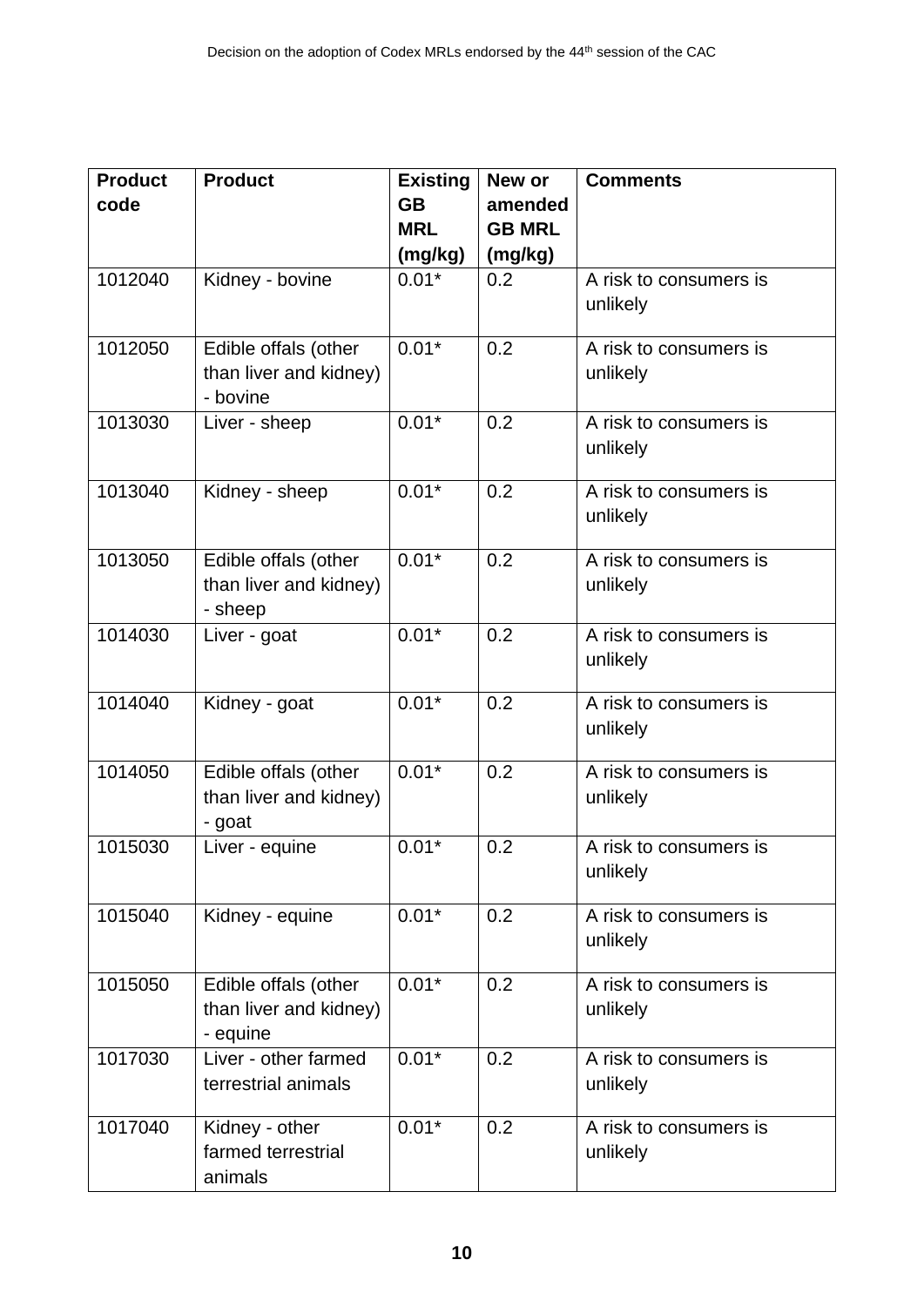| <b>Product</b><br>code | <b>Product</b>                                                                          | <b>Existing</b><br><b>GB</b><br><b>MRL</b><br>(mg/kg) | New or<br>amended<br><b>GB MRL</b><br>(mg/kg) | <b>Comments</b>                    |
|------------------------|-----------------------------------------------------------------------------------------|-------------------------------------------------------|-----------------------------------------------|------------------------------------|
| 1017050                | Edible offals (other<br>than liver and kidney)<br>- other farmed<br>terrestrial animals | $0.01*$                                               | 0.2                                           | A risk to consumers is<br>unlikely |

\* Indicates that the MRL is set at the limit of quantification/determination

Afidopyropen is not currently included in the Statutory Register. For products not listed in Table 2, the MRLs will be set at the LOQ of 0.01\* mg/kg except for the following products:

- Herbs and edible flowers (code 0256000) are regard as a difficult to analyse matrices and therefore the default LOQ MRL for these products should be set at 2 x 0.01\* mg/kg. This does not include celery leaves and parsley which will be set at the MRLs listed in Table 2.
- Teas, coffee, herbal infusions, cocoa and carobs (code 0600000), hops (code 0700000) and spices (code 0800000) are regarded as difficult to analyse matrices and therefore the default LOQ MRL for these products should be set at 5 x 0.01\* mg/kg. This does not include turmeric which will be set at the MRL listed in Table 2.
- The default LOQ MRL for honey is 0.05<sup>\*</sup> mg/kg. This is based on the residue definition that applies to plants.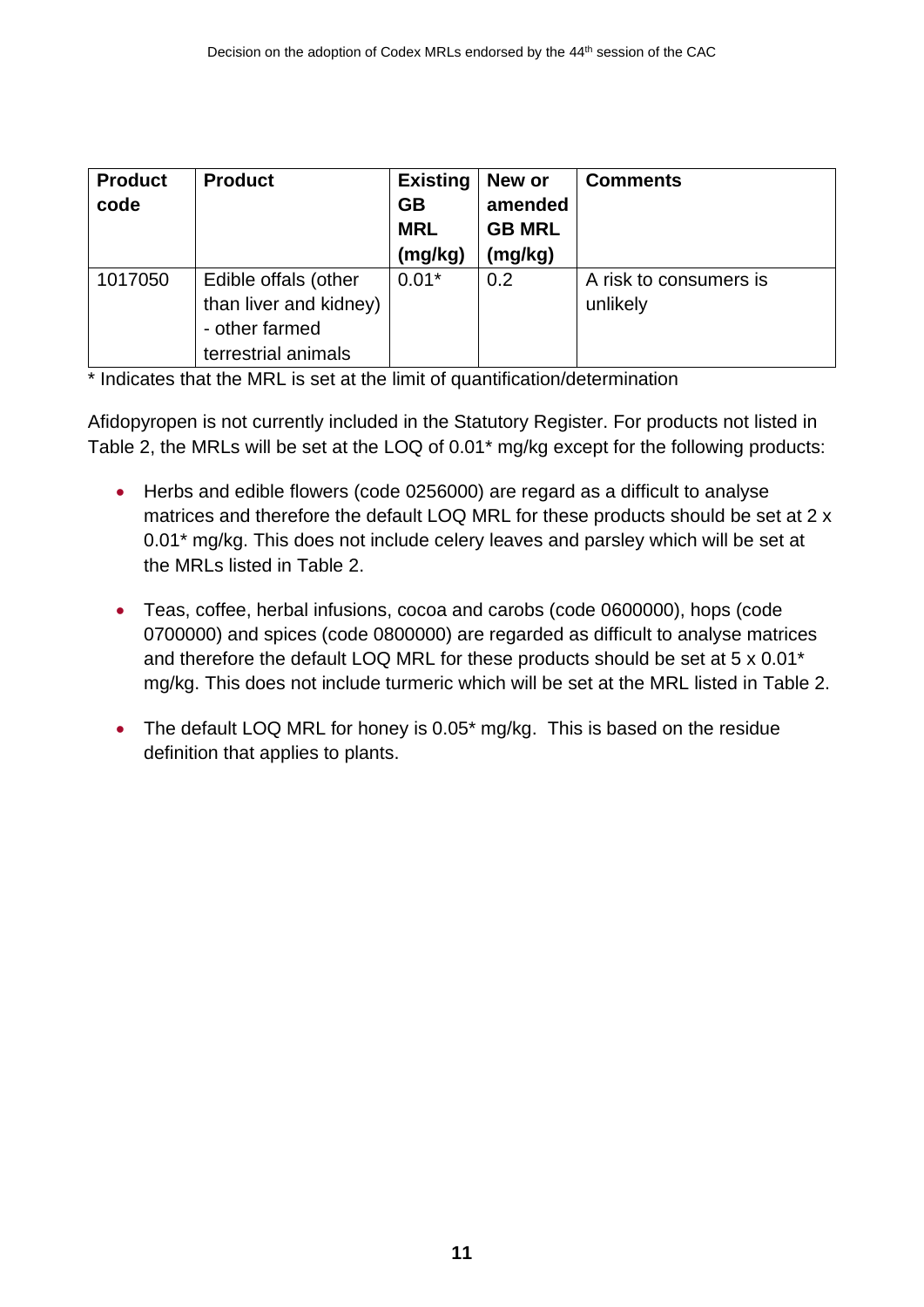#### **Azoxystrobin**

The MRLs will be set in Part 2 of the Register.

#### **Table 3 MRLs to be amended in the GB MRL Statutory Register**

| <b>Product</b><br>code                                                           | <b>Product</b> | <b>Existing</b><br><b>GB</b><br><b>MRL</b><br>(mg/kg) | New or<br>amended<br><b>GB MRL</b><br>(mg/kg) | <b>Comments</b>                    |  |
|----------------------------------------------------------------------------------|----------------|-------------------------------------------------------|-----------------------------------------------|------------------------------------|--|
| <b>Enforcement residue definition for products of plant origin: azoxystrobin</b> |                |                                                       |                                               |                                    |  |
| 0163070                                                                          | Guavas         | $0.01*$                                               | 0.2                                           | A risk to consumers is<br>unlikely |  |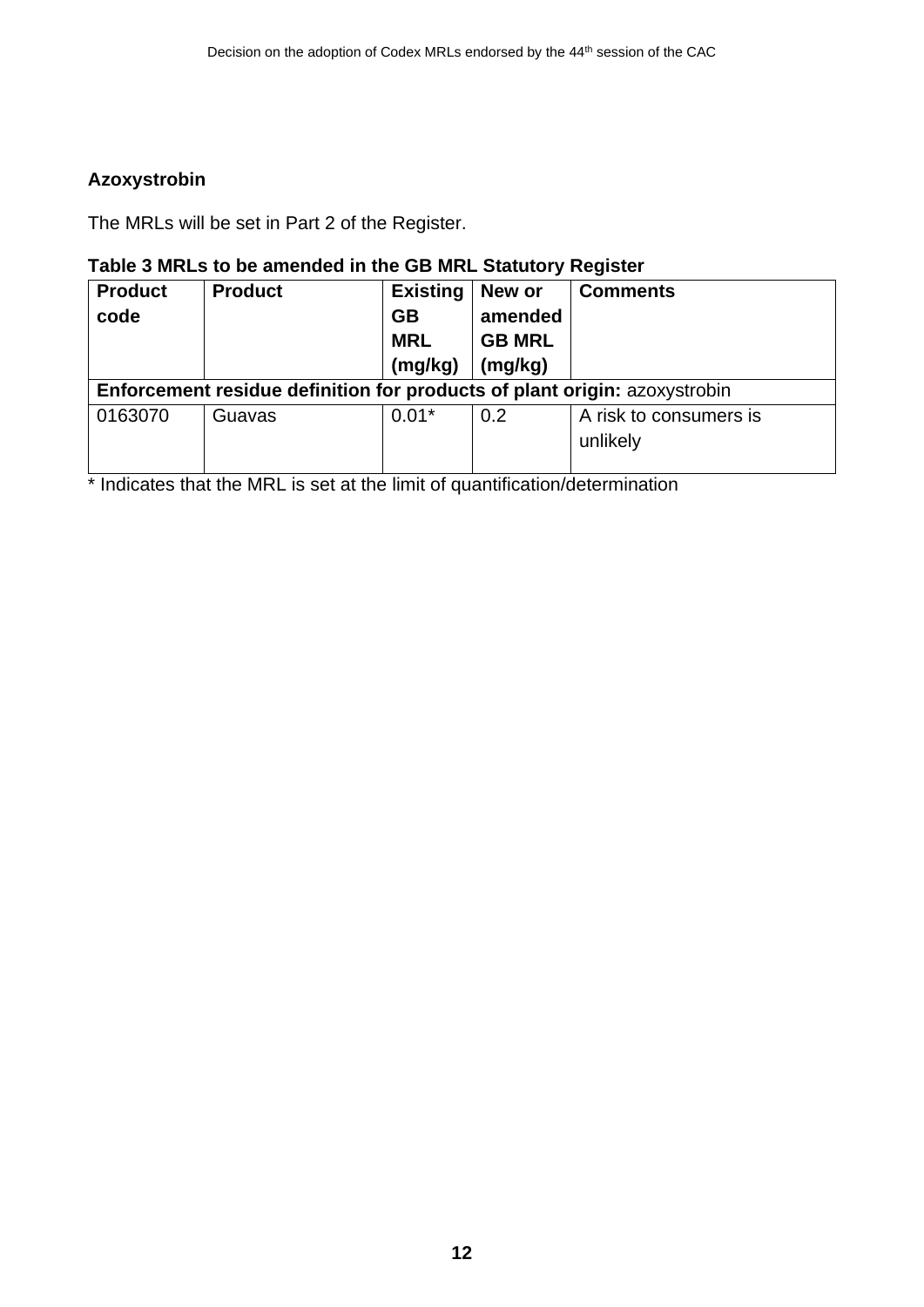#### **Benzovindiflupyr**

The MRLs will be set in Part 2 of the Register.

#### **Table 4 MRLs to be amended in the GB MRL Statutory Register**

| <b>Product</b> | <b>Product</b>  | <b>Existing</b> | New or        | <b>Comments</b>                                                               |
|----------------|-----------------|-----------------|---------------|-------------------------------------------------------------------------------|
| code           |                 | GB              | amended       |                                                                               |
|                |                 | <b>MRL</b>      | <b>GB MRL</b> |                                                                               |
|                |                 | (mg/kg)         | (mg/kg)       |                                                                               |
|                |                 |                 |               | Enforcement residue definition for products of plant origin: benzovindiflupyr |
| 0220010        | Garlic          | $0.01*$         | 0.02          | A risk to consumers is                                                        |
|                |                 |                 |               | unlikely                                                                      |
|                |                 |                 |               |                                                                               |
| 0220020        | Onions          | $0.01*$         | 0.02          | A risk to consumers is                                                        |
|                |                 |                 |               | unlikely                                                                      |
|                |                 |                 |               |                                                                               |
| 0220030        | <b>Shallots</b> | $0.01*$         | 0.02          | A risk to consumers is                                                        |
|                |                 |                 |               | unlikely                                                                      |
|                |                 |                 |               |                                                                               |
| 0900020        | Sugar canes     | 0.04            | 0.4           | A risk to consumers is                                                        |
|                |                 |                 |               | unlikely                                                                      |
|                |                 |                 |               |                                                                               |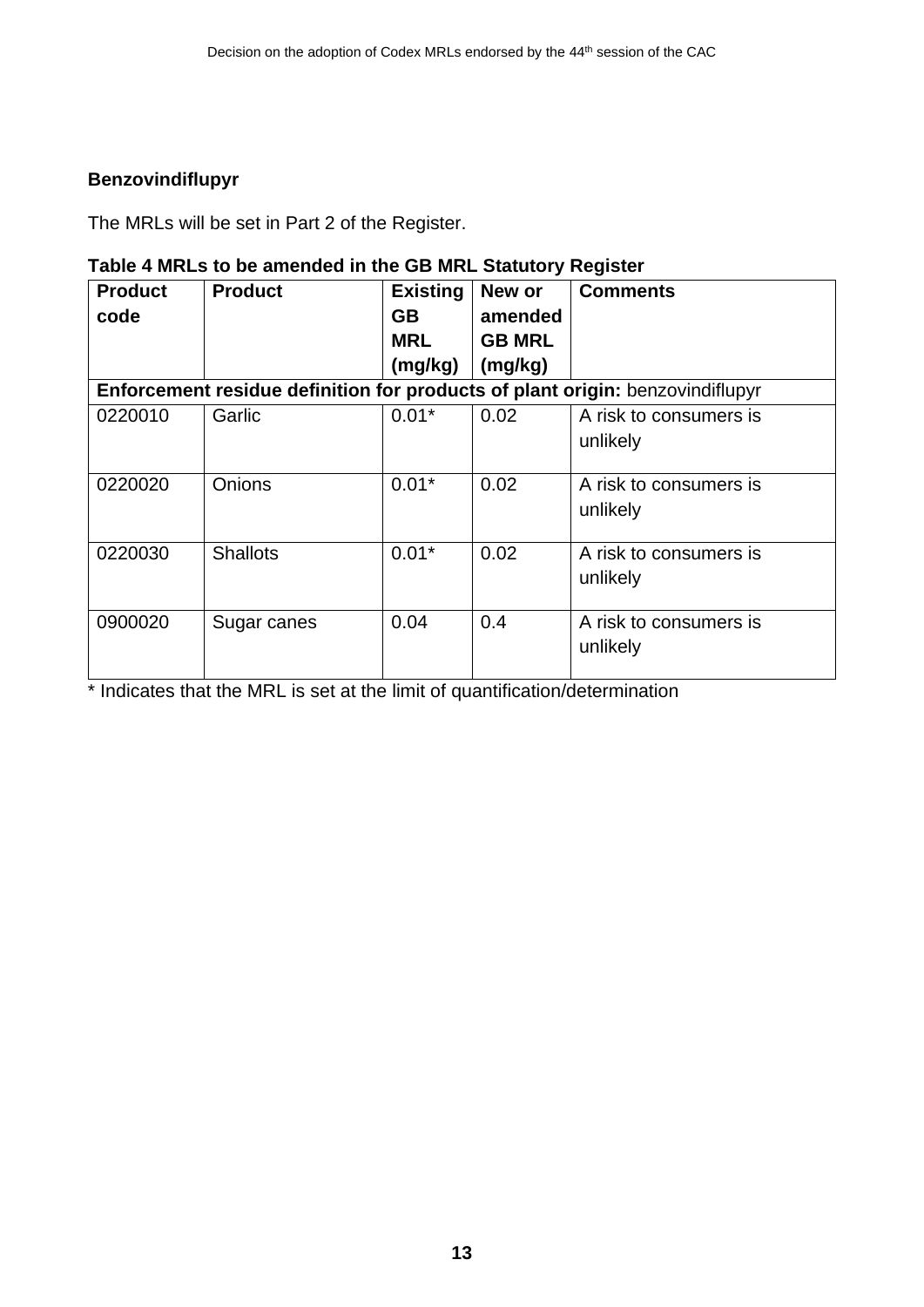#### **Boscalid**

The MRLs will be set in Part 2 of the Register.

#### **Table 5 MRLs to be amended in the GB MRL Statutory Register**

| <b>Product</b> | <b>Product</b>                                                        | <b>Existing</b> | New or         | <b>Comments</b>                    |  |  |  |  |
|----------------|-----------------------------------------------------------------------|-----------------|----------------|------------------------------------|--|--|--|--|
| code           |                                                                       | <b>GB</b>       | amended        |                                    |  |  |  |  |
|                |                                                                       | <b>MRL</b>      | <b>GB MRL</b>  |                                    |  |  |  |  |
|                |                                                                       | (mg/kg)         | (mg/kg)        |                                    |  |  |  |  |
|                | Enforcement residue definition for products of plant origin: boscalid |                 |                |                                    |  |  |  |  |
| 0130020        | Pears                                                                 | 1.5             | $\overline{2}$ | A risk to consumers is<br>unlikely |  |  |  |  |
| 0130030        | Quinces                                                               | 1.5             | $\overline{2}$ | A risk to consumers is<br>unlikely |  |  |  |  |
| 0130040        | <b>Medlars</b>                                                        | $0.01*$         | $\overline{2}$ | A risk to consumers is<br>unlikely |  |  |  |  |
| 0130050        | Loquats/ Japanese<br>medlars                                          | $0.01*$         | $\overline{2}$ | A risk to consumers is<br>unlikely |  |  |  |  |
| 0130990        | Others - pome<br>fruits                                               | $0.01*$         | $\overline{2}$ | A risk to consumers is<br>unlikely |  |  |  |  |
| 0140020        | Cherries (sweet)                                                      | $\overline{4}$  | 5              | A risk to consumers is<br>unlikely |  |  |  |  |
| 0163030        | Mangoes                                                               | $0.01*$         | $\overline{2}$ | A risk to consumers is<br>unlikely |  |  |  |  |
| 0610000        | <b>Teas</b>                                                           | $0.01*$         | 40             | A risk to consumers is<br>unlikely |  |  |  |  |

\* Indicates that the MRL is set at the limit of quantification/determination

The current GB MRLs for pears, quinces and cherries include the following footnote:

*The European Food Safety Authority identified some information on residues after repeated applications in permanent crops and data to confirm the plateau level in soil as unavailable. When re-viewing the MRL, the Commission will take into account the information referred to in the first sentence, if it is submitted by 6 February 2018, or, if that information is not submitted by that date, the lack of it*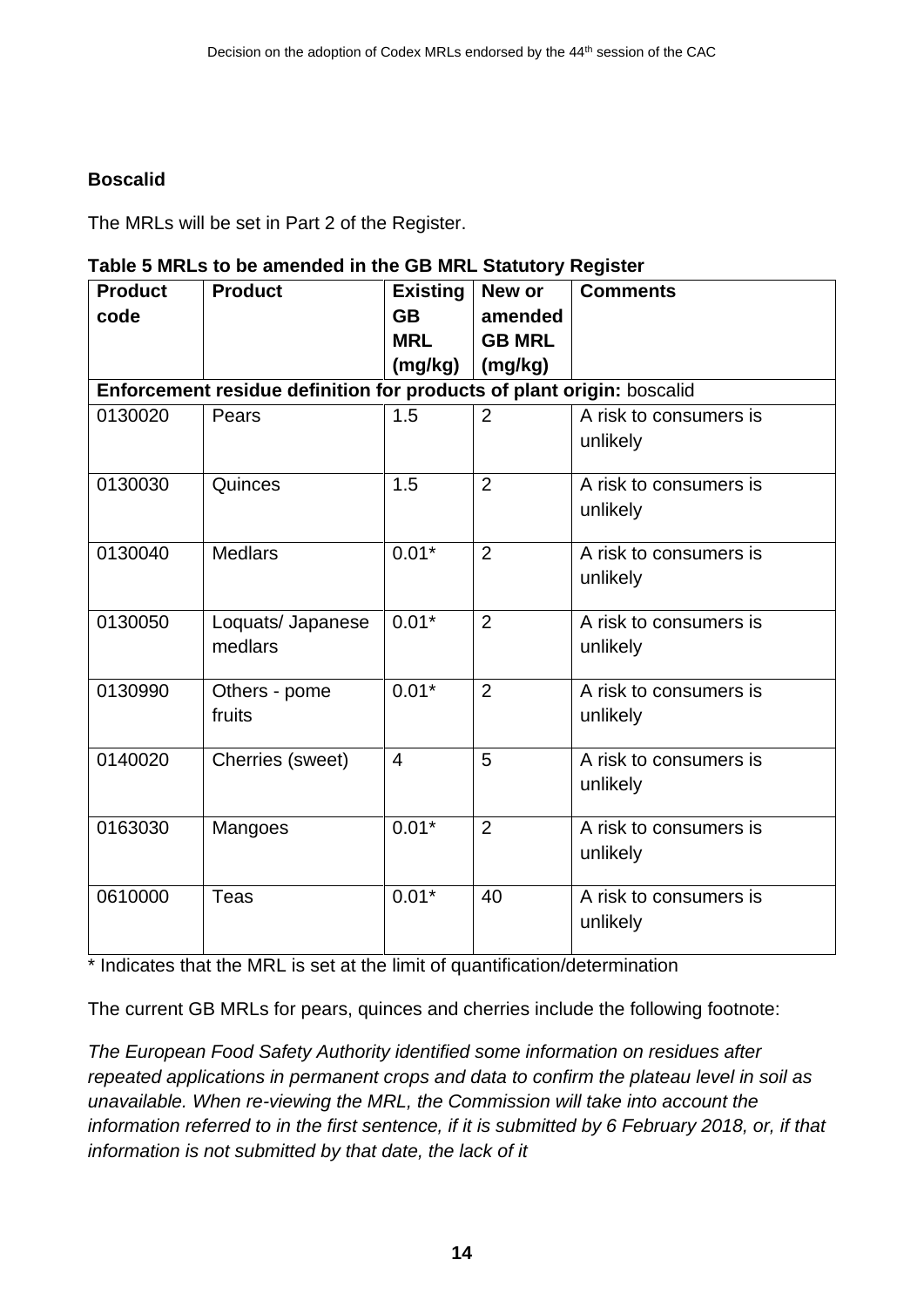The footnote arises as a result of the MRL review conducted in 2014. As the MRLs for pears, quinces and cherries have been amended as a result of the adoption of CXLs the footnote has been deleted in the GB MRL Statutory Register for these crops.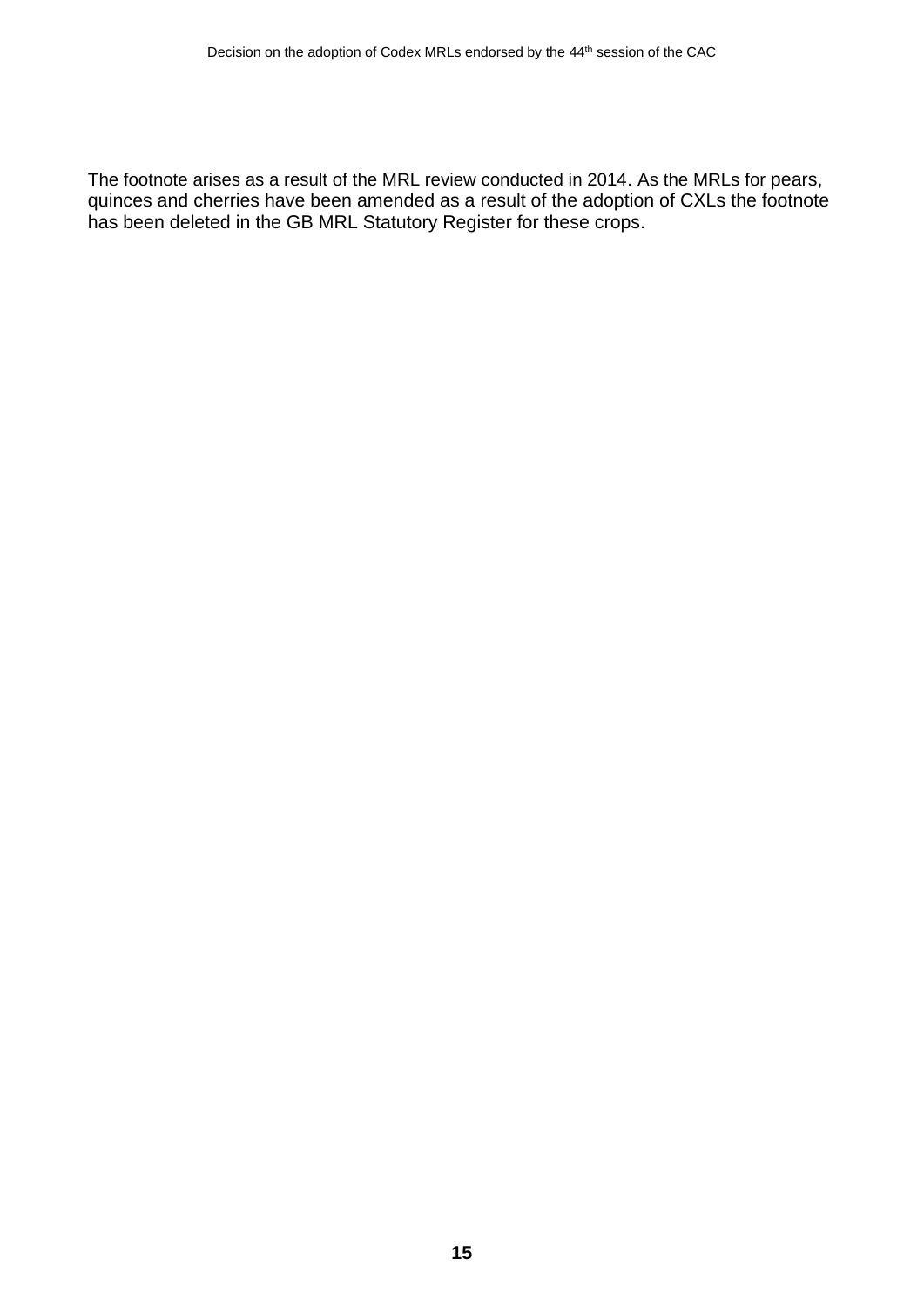#### **Carbendazim**

The MRLs will be set in Part 2 of the Register.

#### **Table 6 MRLs to be amended in the GB MRL Statutory Register**

| <b>Product</b>                                                                  | <b>Product</b>                       | <b>Existing</b> | New or        | <b>Comments</b>        |  |  |
|---------------------------------------------------------------------------------|--------------------------------------|-----------------|---------------|------------------------|--|--|
| code                                                                            |                                      | <b>GB</b>       | amended       |                        |  |  |
|                                                                                 |                                      | <b>MRL</b>      | <b>GB MRL</b> |                        |  |  |
|                                                                                 |                                      | (mg/kg)         | (mg/kg)       |                        |  |  |
| Enforcement residue definition for products of plant origin: sum of benomyl and |                                      |                 |               |                        |  |  |
|                                                                                 | carbendazim expressed as carbendazim |                 |               |                        |  |  |
| 0810000                                                                         | Seed spices                          | $0.1*$          | 5             | A risk to consumers is |  |  |
|                                                                                 |                                      |                 |               | unlikely               |  |  |
|                                                                                 |                                      |                 |               |                        |  |  |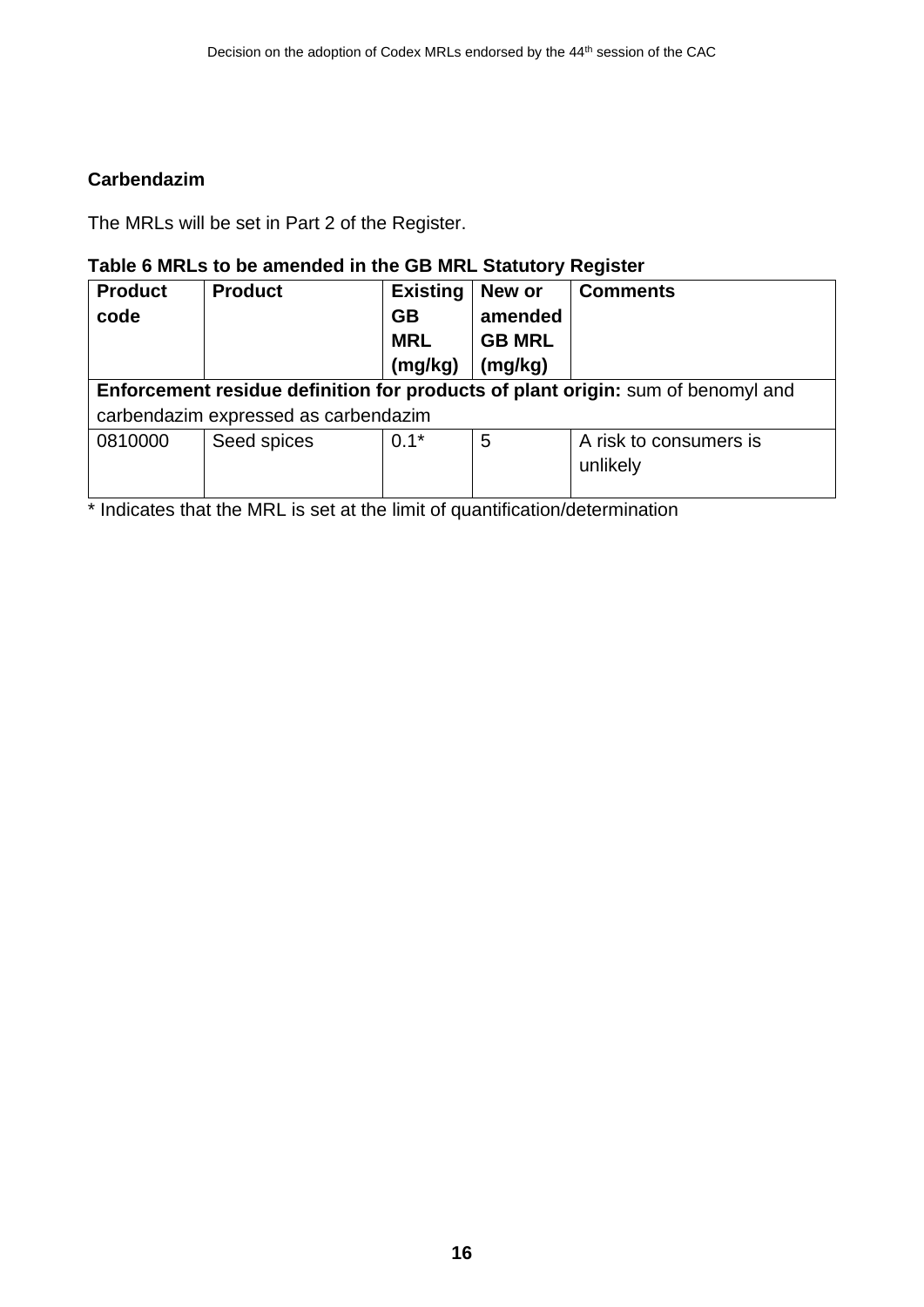#### **Cypermethrin**

The MRLs will be set in Part 2 of the Register.

#### **Table 7 MRLs to be amended in the GB MRL Statutory Register**

| <b>Product</b><br>code | <b>Product</b>                                                                      | <b>Existing</b><br><b>GB</b><br><b>MRL</b> | New or<br>amended<br><b>GB MRL</b> | <b>Comments</b>        |  |
|------------------------|-------------------------------------------------------------------------------------|--------------------------------------------|------------------------------------|------------------------|--|
|                        |                                                                                     | (mg/kg)                                    | (mg/kg)                            |                        |  |
|                        |                                                                                     |                                            |                                    |                        |  |
|                        | Enforcement residue definition for products of plant origin: cypermethrin including |                                            |                                    |                        |  |
|                        | other mixtures of constituent isomers                                               |                                            |                                    |                        |  |
| 0633020                | Ginseng                                                                             | $0.1*$                                     | 0.15                               | A risk to consumers is |  |
|                        |                                                                                     |                                            |                                    | unlikely               |  |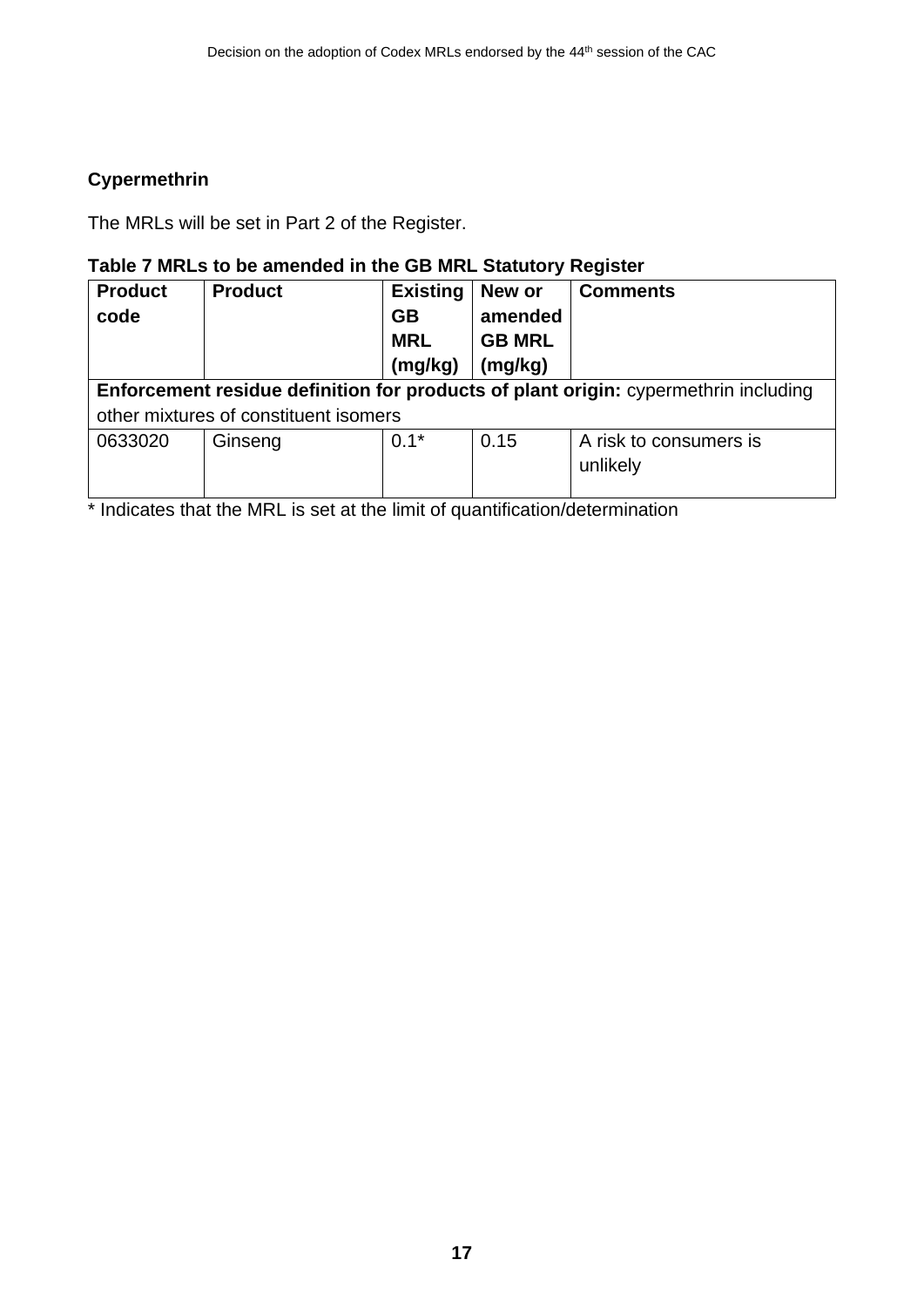#### **Cyprodinil**

The MRLs will be set in Part 2 of the Register.

### **Table 8 MRLs to be amended in the GB MRL Statutory Register**

| <b>Product</b><br>code | <b>Product</b>                                                                 | <b>Existing</b><br><b>GB</b><br><b>MRL</b><br>(mg/kg) | New or<br>amended<br><b>GB MRL</b><br>(mg/kg) | <b>Comments</b>                    |  |  |
|------------------------|--------------------------------------------------------------------------------|-------------------------------------------------------|-----------------------------------------------|------------------------------------|--|--|
|                        | <b>Enforcement residue definition for products of plant origin:</b> cyprodinil |                                                       |                                               |                                    |  |  |
| 0401070                | Soyabeans                                                                      | $0.02*$                                               | 0.3                                           | A risk to consumers is<br>unlikely |  |  |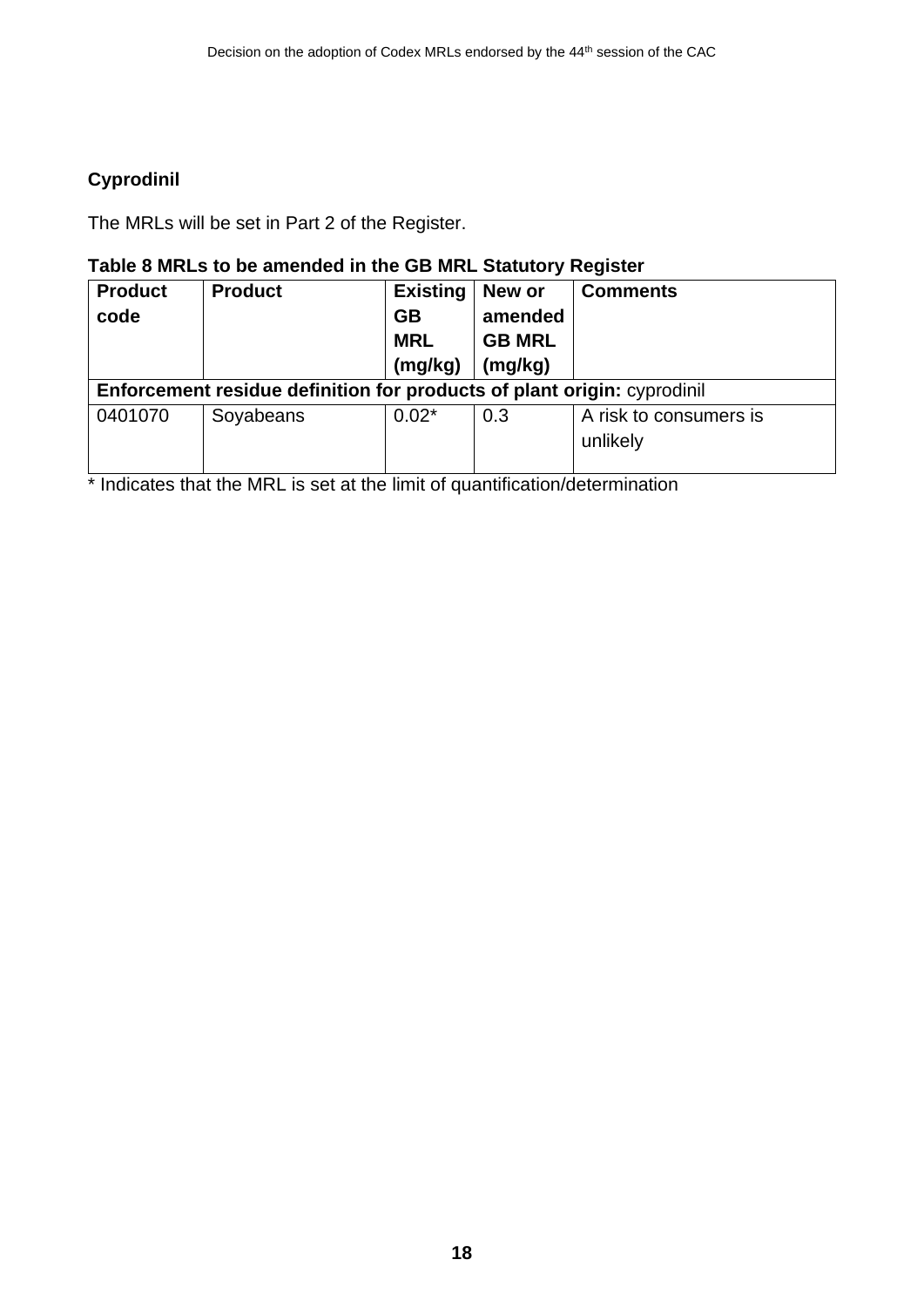#### **Flupyradifurone and difluoroacetic acid (DFA) from the use of flupyradifurone**

The MRLs will be set in Part 3 of the Register.

#### **Table 9 MRLs to be amended in the GB MRL Statutory Register for flupyradifurone**

| <b>Product</b> | <b>Product</b>                                                               | <b>Existing</b>         | New or                   | <b>Comments</b>                    |
|----------------|------------------------------------------------------------------------------|-------------------------|--------------------------|------------------------------------|
| code           |                                                                              | <b>GB</b><br><b>MRL</b> | amended<br><b>GB MRL</b> |                                    |
|                |                                                                              | (mg/kg)                 | (mg/kg)                  |                                    |
|                | Enforcement residue definition for products of plant origin: flupyradifurone |                         |                          |                                    |
| 0153010        | <b>Blackberries</b>                                                          | 1.5                     | 6                        | A risk to consumers is<br>unlikely |
| 0153020        | <b>Dewberries</b>                                                            | $0.01*$                 | 6                        | A risk to consumers is<br>unlikely |
| 0153030        | Raspberries (red<br>and yellow)                                              | 1.5                     | 6                        | A risk to consumers is<br>unlikely |
| 0153990        | Other cane berries                                                           | $0.01*$                 | 6                        | A risk to consumers is<br>unlikely |
| 0163010        | Avocados                                                                     | $0.01*$                 | 0.6                      | A risk to consumers is<br>unlikely |
| 0620000        | Coffee beans                                                                 | $0.05*$                 | 0.9                      | A risk to consumers is<br>unlikely |
| 0700000        | Hops                                                                         | $\overline{4}$          | 10                       | A risk to consumers is<br>unlikely |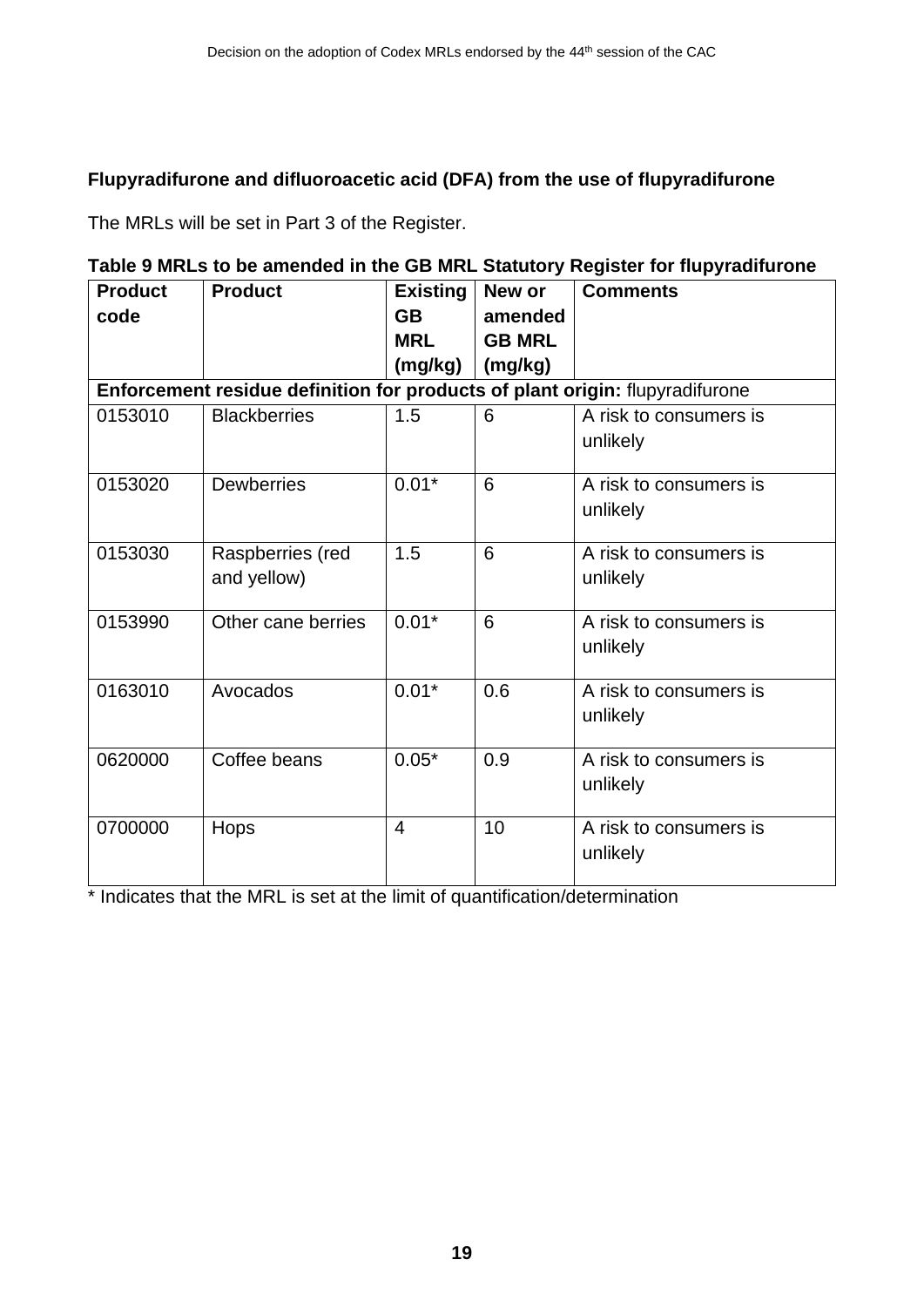| <b>Product</b><br>code | <b>Product</b>                                                   | <b>Existing</b><br><b>GB</b> | New or<br>amended | <b>Comments</b>                    |
|------------------------|------------------------------------------------------------------|------------------------------|-------------------|------------------------------------|
|                        |                                                                  | <b>MRL</b>                   | <b>GB MRL</b>     |                                    |
|                        |                                                                  | (mg/kg)                      | (mg/kg)           |                                    |
|                        | Enforcement residue definition for products of plant origin: DFA |                              |                   |                                    |
| 0153010                | <b>Blackberries</b>                                              | 0.07                         | 0.1               | A risk to consumers is<br>unlikely |
| 0153020                | <b>Dewberries</b>                                                | $0.02*$                      | 0.1               | A risk to consumers is<br>unlikely |
| 0153030                | Raspberries (red<br>and yellow)                                  | 0.07                         | 0.1               | A risk to consumers is<br>unlikely |
| 0153990                | Other cane berries                                               | $0.02*$                      | 0.1               | A risk to consumers is<br>unlikely |
| 0163010                | Avocados                                                         | $0.02*$                      | 0.15              | A risk to consumers is<br>unlikely |
| 0620000                | Coffee beans                                                     | $0.1*$                       | 0.3               | A risk to consumers is<br>unlikely |
| 0700000                | Hops                                                             | 0.3                          | 3                 | A risk to consumers is<br>unlikely |

#### **Table 10 MRLs to be amended in the GB MRL Statutory Register for DFA**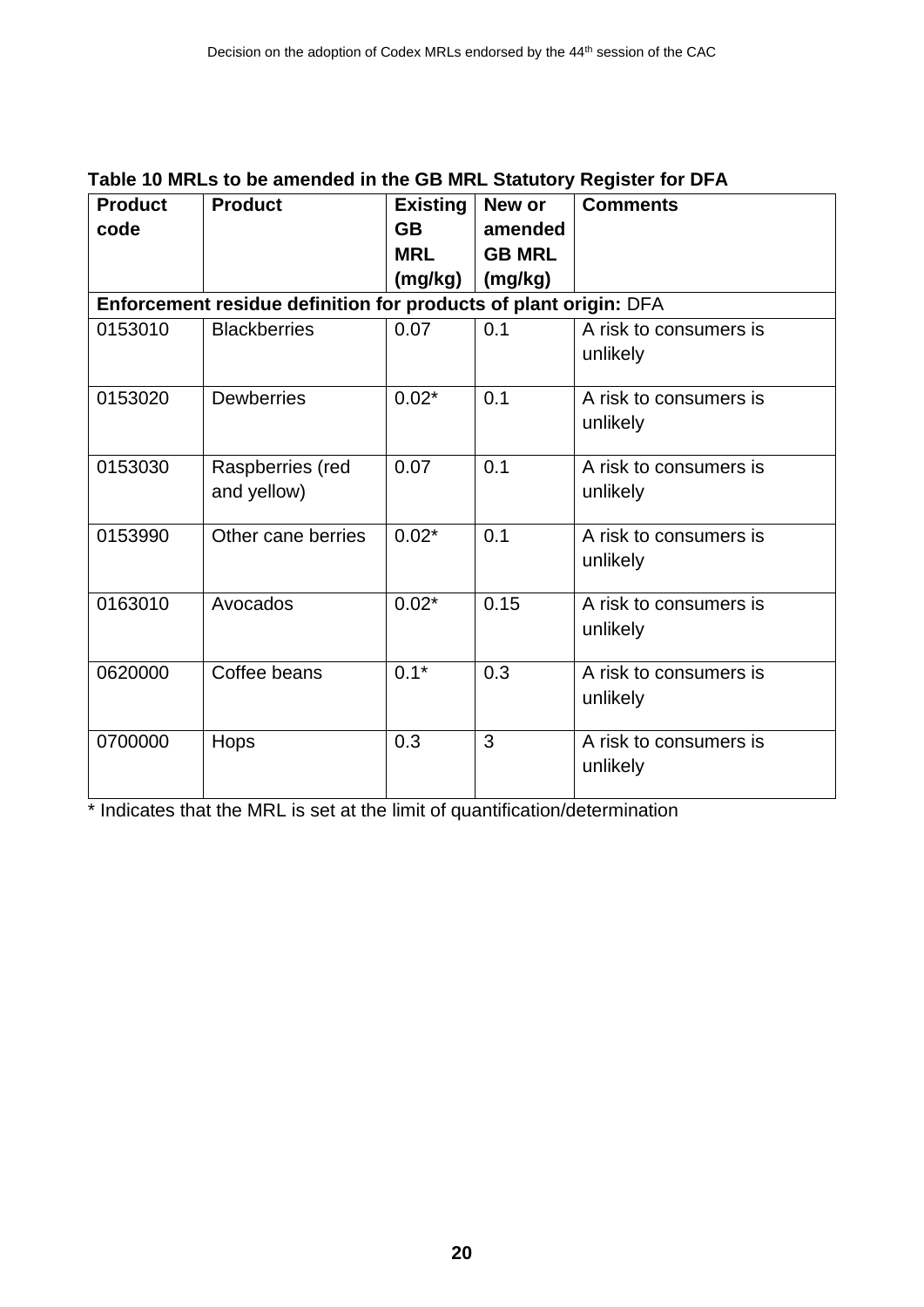#### **Fluxapyroxad**

The MRLs will be set in Part 3 of the Register.

### **Table 11 MRLs to be amended in the GB MRL Statutory Register**

| <b>Product</b><br>code | <b>Product</b>                                                            | <b>Existing</b><br><b>GB</b><br><b>MRL</b><br>(mg/kg) | New or<br>amended<br><b>GB MRL</b><br>(mg/kg) | <b>Comments</b>                    |
|------------------------|---------------------------------------------------------------------------|-------------------------------------------------------|-----------------------------------------------|------------------------------------|
|                        | Enforcement residue definition for products of plant origin: fluxapyroxad |                                                       |                                               |                                    |
| 0110010                | Grapefruits                                                               | 0.3                                                   | 0.6                                           | A risk to consumers is<br>unlikely |
| 0110020                | Oranges                                                                   | 0.3                                                   | 1.5                                           | A risk to consumers is<br>unlikely |
| 0110030                | Lemons                                                                    | $0.01*$                                               | 1                                             | A risk to consumers is<br>unlikely |
| 0110040                | Limes                                                                     | $0.01*$                                               | $\overline{1}$                                | A risk to consumers is<br>unlikely |
| 0110050                | <b>Mandarins</b>                                                          | $0.01*$                                               | 1                                             | A risk to consumers is<br>unlikely |
| 0161040                | <b>Kumquats</b>                                                           | $0.01*$                                               | 1                                             | A risk to consumers is<br>unlikely |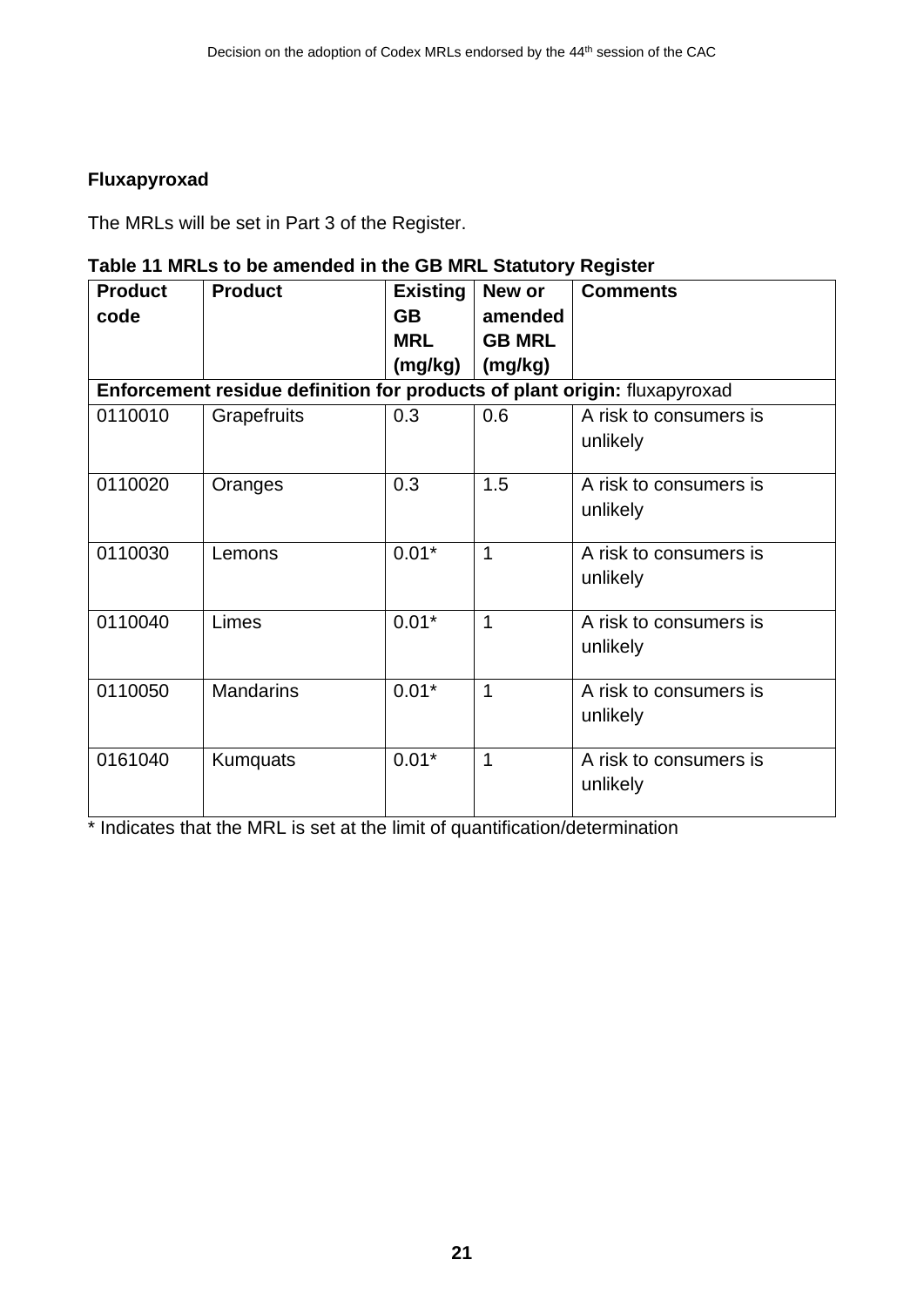#### **Fosetyl- Al**

The MRLs will be set in Part 3 of the Register.

#### **Table 12 MRLs to be amended in the GB MRL Statutory Register**

| <b>Product</b>                                                               | <b>Product</b>                                        | <b>Existing</b> | New or        | <b>Comments</b>                    |  |
|------------------------------------------------------------------------------|-------------------------------------------------------|-----------------|---------------|------------------------------------|--|
| code                                                                         |                                                       | <b>GB</b>       | amended       |                                    |  |
|                                                                              |                                                       | <b>MRL</b>      | <b>GB MRL</b> |                                    |  |
|                                                                              |                                                       | (mg/kg)         | (mg/kg)       |                                    |  |
| Enforcement residue definition for products of plant origin: sum of fosetyl, |                                                       |                 |               |                                    |  |
|                                                                              | phosphonic acid and their salts, expressed as fosetyl |                 |               |                                    |  |
| 0162010                                                                      | Kiwi fruits (green,                                   | 150             | 200           | A risk to consumers is             |  |
|                                                                              | red and yellow)                                       |                 |               | unlikely                           |  |
| 0620000                                                                      | Coffee beans                                          | $5^*$           | 40            | A risk to consumers is<br>unlikely |  |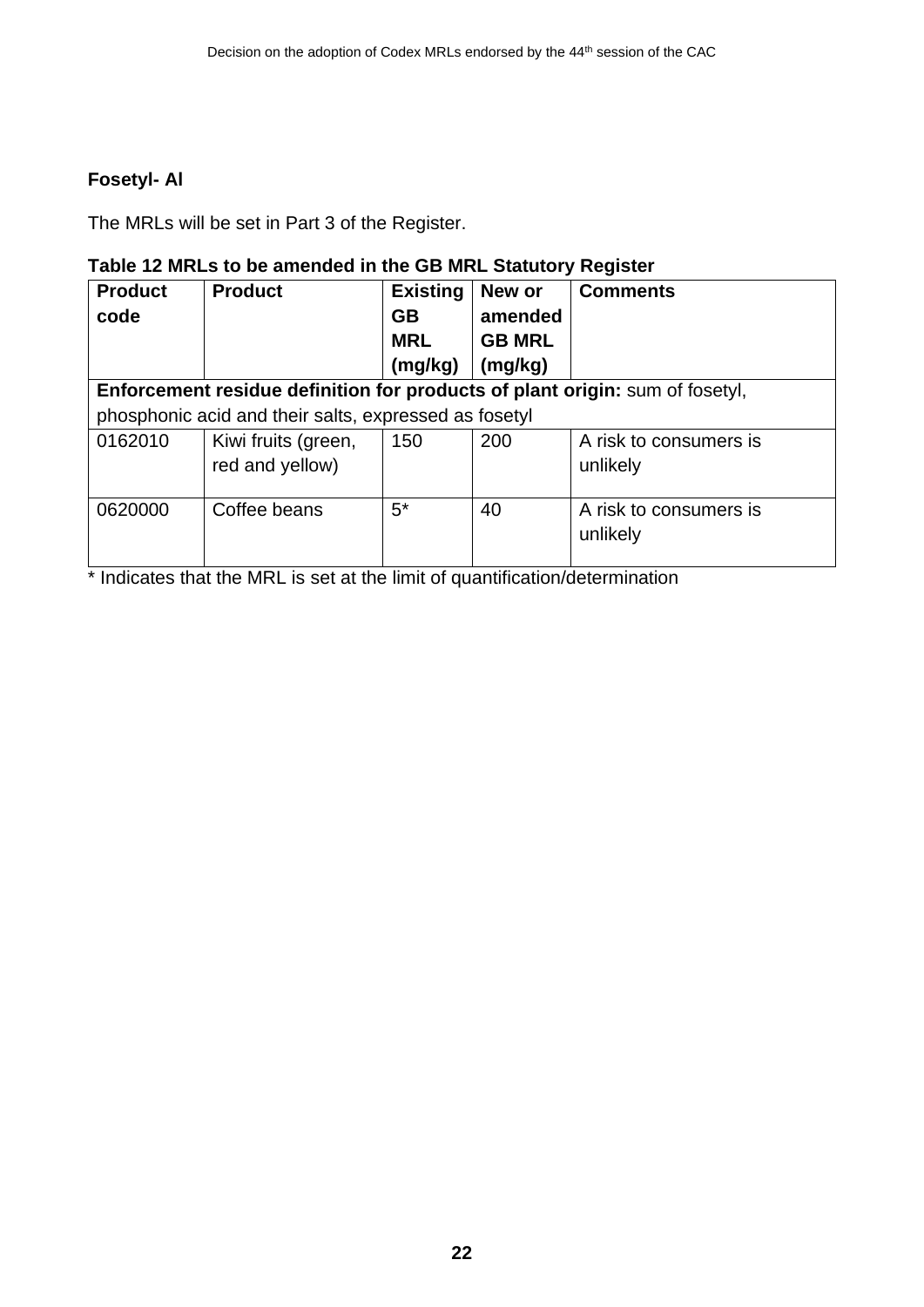#### **Glyphosate**

The MRLs will be set in Part 2 of the Register.

#### **Table 13 MRLs to be amended in the GB MRL Statutory Register**

| <b>Product</b><br>code | <b>Product</b>                                                          | <b>Existing</b><br><b>GB</b><br><b>MRL</b> | New or<br>amended<br><b>GB MRL</b> | <b>Comments</b>                    |  |  |
|------------------------|-------------------------------------------------------------------------|--------------------------------------------|------------------------------------|------------------------------------|--|--|
|                        |                                                                         | (mg/kg)                                    | (mg/kg)                            |                                    |  |  |
|                        | Enforcement residue definition for products of plant origin: glyphosate |                                            |                                    |                                    |  |  |
| 0300010                | <b>Beans</b>                                                            | 2                                          | 15                                 | A risk to consumers is<br>unlikely |  |  |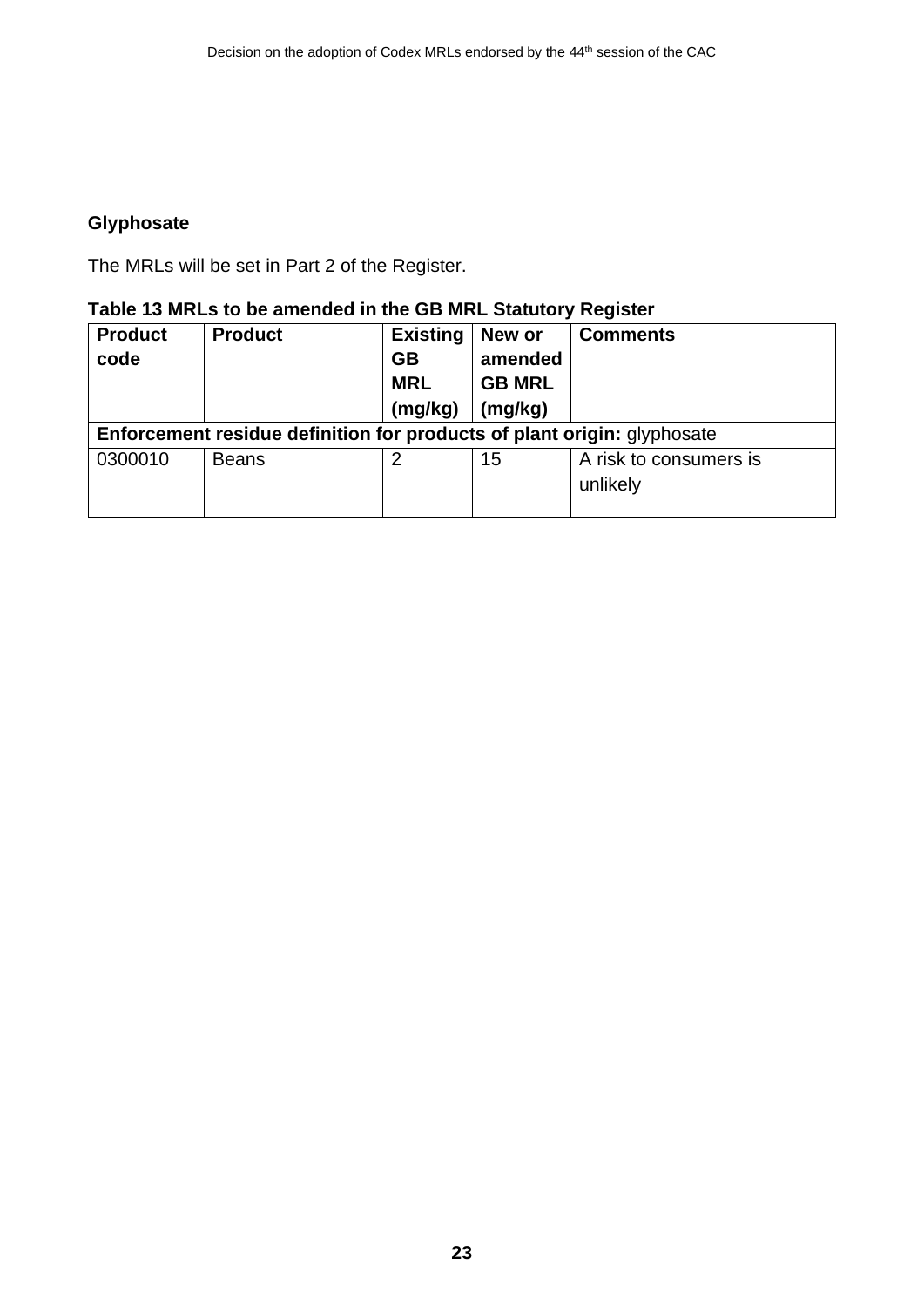#### **Isofetamid**

The MRLs will be set in Part 2 of the Register.

#### **Table 14 MRLs to be amended in the GB MRL Statutory Register**

| <b>Product</b> | <b>Product</b>                                                          | <b>Existing</b> | New or         | <b>Comments</b>                    |
|----------------|-------------------------------------------------------------------------|-----------------|----------------|------------------------------------|
| code           |                                                                         | <b>GB</b>       | amended        |                                    |
|                |                                                                         | <b>MRL</b>      | <b>GB MRL</b>  |                                    |
|                |                                                                         | (mg/kg)         | (mg/kg)        |                                    |
|                | Enforcement residue definition for products of plant origin: isofetamid |                 |                |                                    |
| 0154010        | <b>Blueberries</b>                                                      | $0.01*$         | 4              | A risk to consumers is<br>unlikely |
| 0154030        | Currants (black, red<br>and white)                                      | $0.01*$         | $\overline{4}$ | A risk to consumers is<br>unlikely |
| 0154040        | Gooseberries<br>(green, red and<br>yellow)                              | $0.01*$         | $\overline{4}$ | A risk to consumers is<br>unlikely |
| 0154050        | Rose hips                                                               | $0.01*$         | $\overline{4}$ | A risk to consumers is<br>unlikely |
| 0300010        | <b>Beans</b>                                                            | $0.01*$         | 0.09           | A risk to consumers is<br>unlikely |
| 0300030        | Peas                                                                    | $0.01*$         | 0.09           | A risk to consumers is<br>unlikely |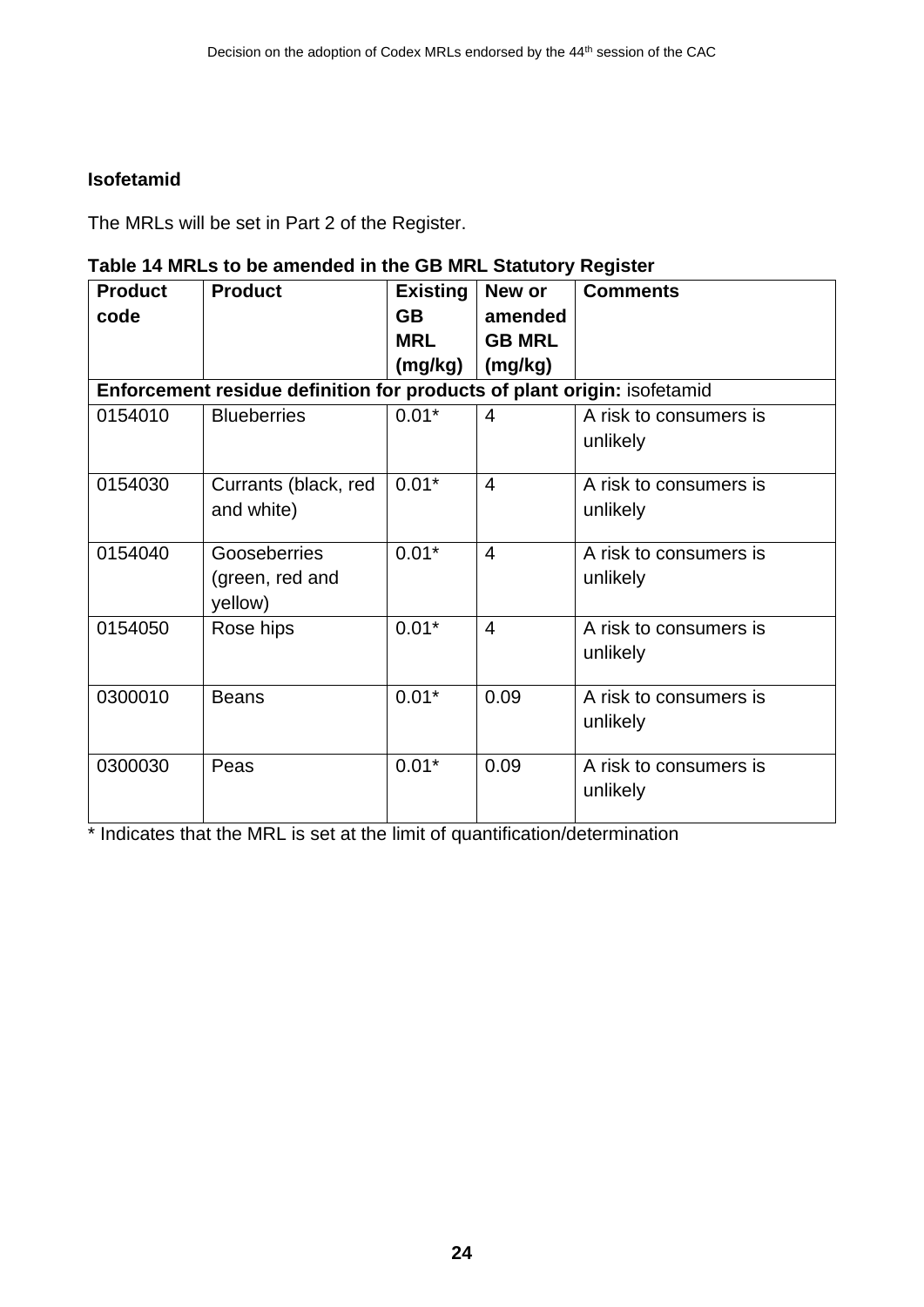#### **Mandestrobin**

The MRLs will be set in Part 2 of the Register.

### **Table 15 MRLs to be amended in the GB MRL Statutory Register**

| <b>Product</b><br>code | <b>Product</b>                                                            | <b>Existing</b><br><b>GB</b><br><b>MRL</b><br>(mg/kg) | New or<br>amended<br><b>GB MRL</b><br>(mg/kg) | <b>Comments</b>                    |
|------------------------|---------------------------------------------------------------------------|-------------------------------------------------------|-----------------------------------------------|------------------------------------|
|                        | Enforcement residue definition for products of plant origin: mandestrobin |                                                       |                                               |                                    |
| 0151000                | Grapes                                                                    | $0.01*$                                               | 5                                             | A risk to consumers is<br>unlikely |
| 0152000                | <b>Strawberries</b>                                                       | $0.01*$                                               | 3                                             | A risk to consumers is<br>unlikely |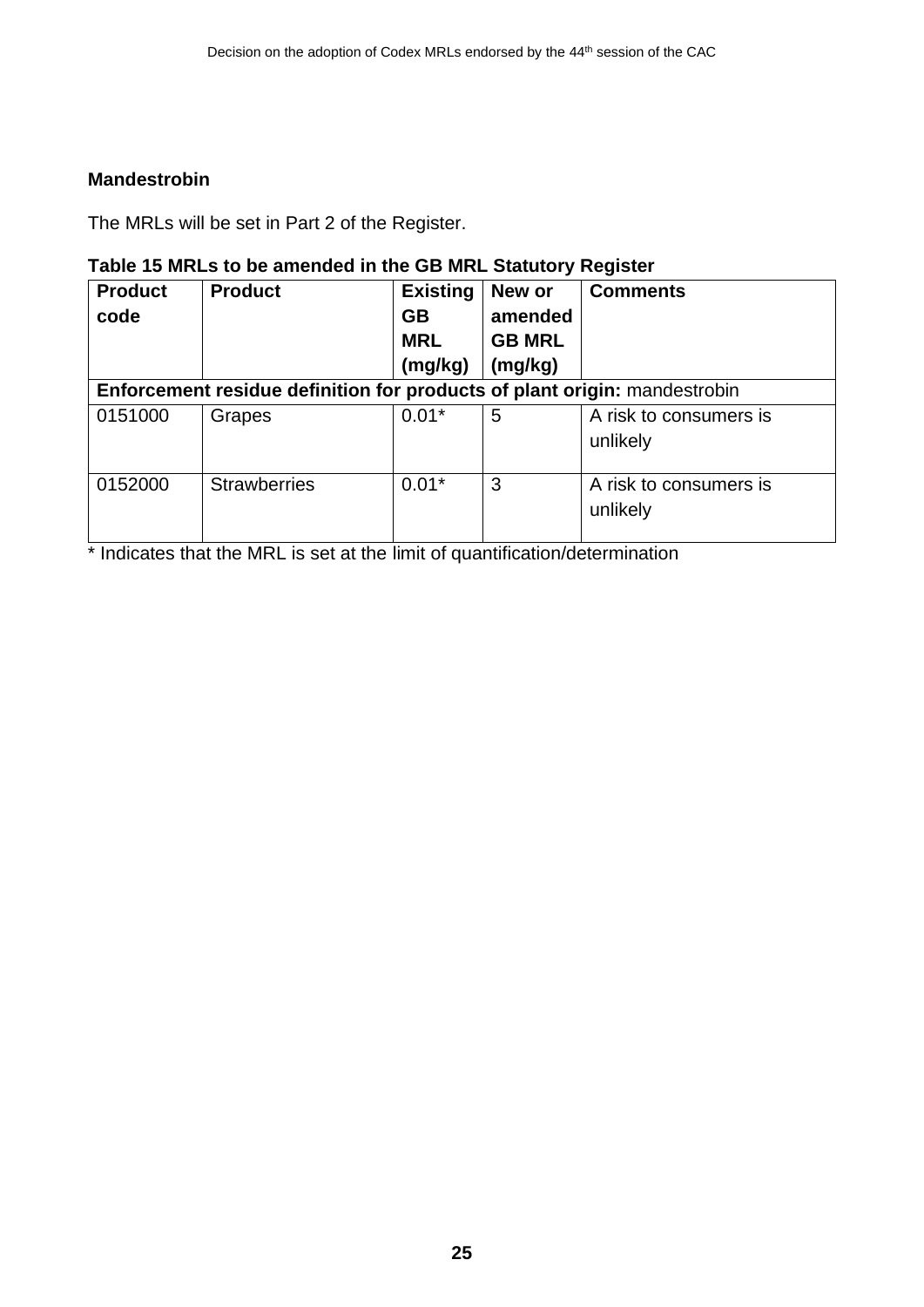#### **Penthiopyrad**

The MRLs will be set in Part 3 of the Register.

#### **Table 16 MRLs to be amended in the GB MRL Statutory Register**

| <b>Product</b> | <b>Product</b>                                                            | <b>Existing</b> | New or         | <b>Comments</b>                    |
|----------------|---------------------------------------------------------------------------|-----------------|----------------|------------------------------------|
| code           |                                                                           | <b>GB</b>       | amended        |                                    |
|                |                                                                           | <b>MRL</b>      | <b>GB MRL</b>  |                                    |
|                |                                                                           | (mg/kg)         | (mg/kg)        |                                    |
|                | Enforcement residue definition for products of plant origin: penthiopyrad |                 |                |                                    |
| 0153010        | <b>Blackberries</b>                                                       | $0.01*$         | 10             | A risk to consumers is<br>unlikely |
| 0153020        | <b>Dewberries</b>                                                         | $0.01*$         | 10             | A risk to consumers is<br>unlikely |
| 0153030        | Raspberries (red<br>and yellow)                                           | $0.01*$         | 10             | A risk to consumers is<br>unlikely |
| 0153990        | Other cane berries                                                        | $0.01*$         | 10             | A risk to consumers is<br>unlikely |
| 0154010        | <b>Blueberries</b>                                                        | $0.01*$         | $\overline{7}$ | A risk to consumers is<br>unlikely |
| 0154030        | Currants (black, red<br>and white)                                        | $0.01*$         | $\overline{7}$ | A risk to consumers is<br>unlikely |
| 0154040        | Gooseberries<br>(green, red and<br>yellow)                                | $0.01*$         | $\overline{7}$ | A risk to consumers is<br>unlikely |
| 0154050        | Rose hips                                                                 | $0.01*$         | $\overline{7}$ | A risk to consumers is<br>unlikely |
| 0154080        | Elderberries                                                              | $0.01*$         | $\overline{7}$ | A risk to consumers is<br>unlikely |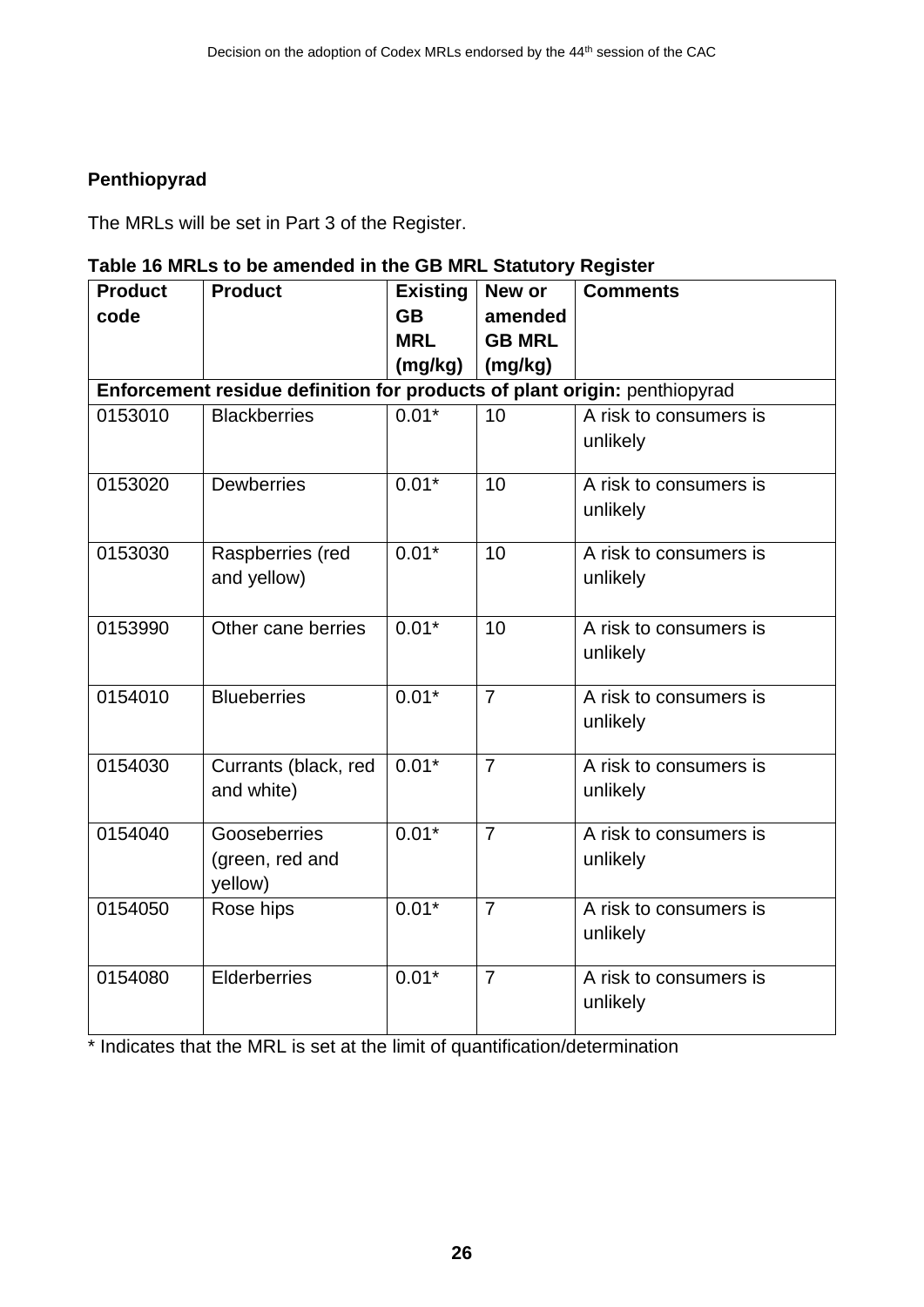#### **Pyraclostrobin**

The MRLs will be set in Part 2 of the Register.

#### **Table 17 MRLs to be amended in the GB MRL Statutory Register**

| <b>Product</b> | <b>Product</b>                                                              | <b>Existing</b><br><b>GB</b> | New or                   | <b>Comments</b>                    |  |  |  |
|----------------|-----------------------------------------------------------------------------|------------------------------|--------------------------|------------------------------------|--|--|--|
| code           |                                                                             | <b>MRL</b>                   | amended<br><b>GB MRL</b> |                                    |  |  |  |
|                |                                                                             | (mg/kg)                      | (mg/kg)                  |                                    |  |  |  |
|                | Enforcement residue definition for products of plant origin: pyraclostrobin |                              |                          |                                    |  |  |  |
| 0213010        | <b>Beetroots</b>                                                            | 0.1                          | 0.5                      | A risk to consumers is<br>unlikely |  |  |  |
| 0213040        | <b>Horseradishes</b>                                                        | 0.3                          | 0.5                      | A risk to consumers is<br>unlikely |  |  |  |
| 0213060        | Parsnips                                                                    | 0.3                          | 0.5                      | A risk to consumers is<br>unlikely |  |  |  |
| 0213070        | Parsley<br>roots/Hamburg roots<br>parsley                                   | 0.1                          | 0.5                      | A risk to consumers is<br>unlikely |  |  |  |
| 0213090        | <b>Salsifies</b>                                                            | 0.1                          | 0.5                      | A risk to consumers is<br>unlikely |  |  |  |
| 0213100        | Swedes/rutabagas                                                            | 0.09                         | 0.5                      | A risk to consumers is<br>unlikely |  |  |  |
| 0213110        | Turnips                                                                     | 0.09                         | 0.5                      | A risk to consumers is<br>unlikely |  |  |  |
| 0213990        | Others - other root<br>and tuber vegetables<br>except sugar beet            | $0.02*$                      | 0.5                      | A risk to consumers is<br>unlikely |  |  |  |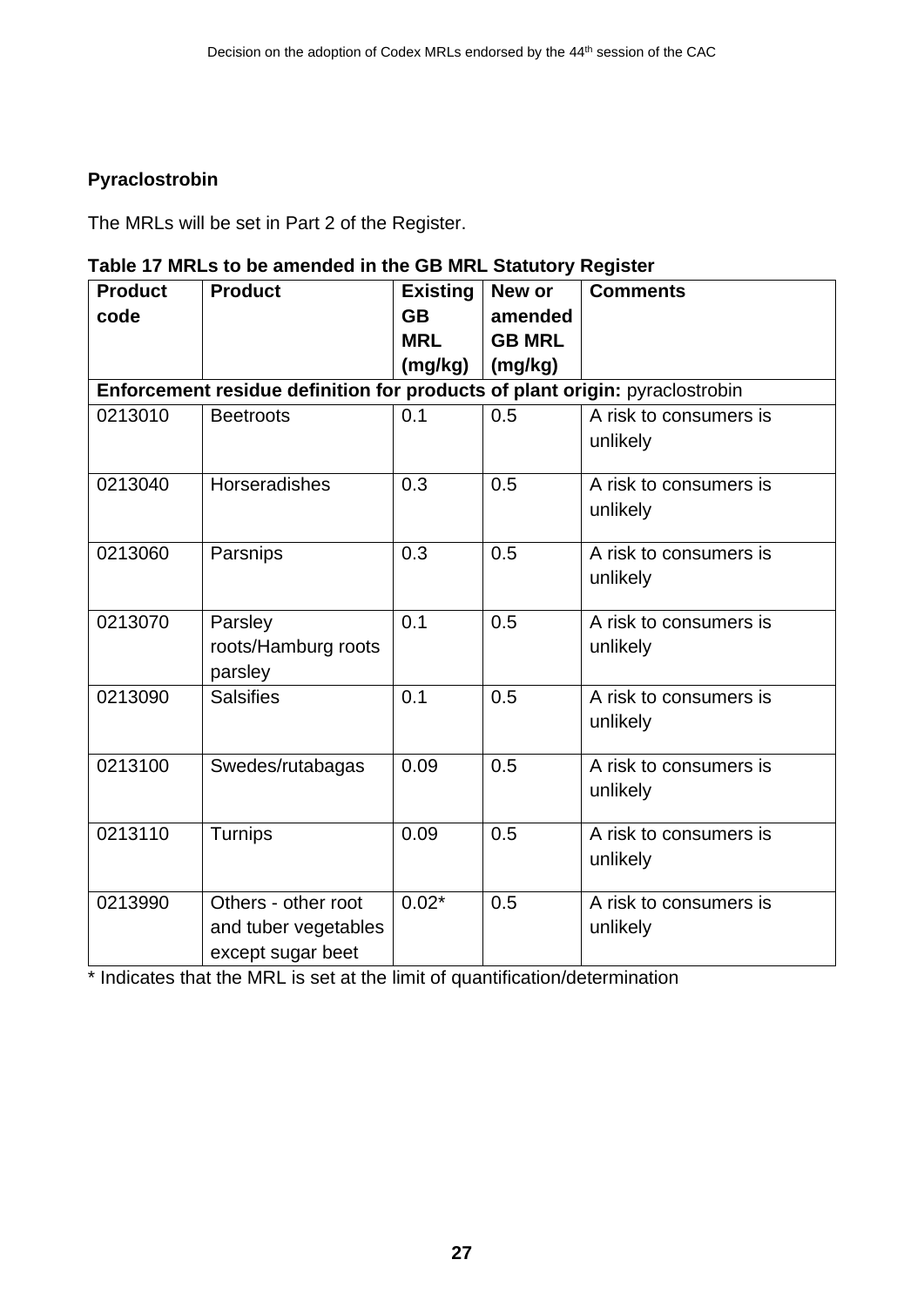#### **Spirotetramat**

The MRLs will be set in Part 3 of the Register.

### **Table 18 MRLs to be amended in the GB MRL Statutory Register**

| <b>Product</b> | <b>Product</b>                                                                    | <b>Existing</b> | New or        | <b>Comments</b>                                                                  |  |  |
|----------------|-----------------------------------------------------------------------------------|-----------------|---------------|----------------------------------------------------------------------------------|--|--|
| code           |                                                                                   | <b>GB</b>       | amended       |                                                                                  |  |  |
|                |                                                                                   | <b>MRL</b>      | <b>GB MRL</b> |                                                                                  |  |  |
|                |                                                                                   | (mg/kg)         | (mg/kg)       |                                                                                  |  |  |
|                | Enforcement residue definition for products of plant origin: sum of spirotetramat |                 |               |                                                                                  |  |  |
|                |                                                                                   |                 |               | and its 4 metabolites BYI08330-enol, BYI08330-ketohydroxy, BYI08330-monohydroxy, |  |  |
|                | and BYI08330 enol-glucoside, expressed as spirotetramat                           |                 |               |                                                                                  |  |  |
| 0213020        | Carrots                                                                           | 0.1             | 0.15          | A risk to consumers is                                                           |  |  |
|                |                                                                                   |                 |               | unlikely                                                                         |  |  |
|                |                                                                                   |                 |               |                                                                                  |  |  |
| 0900010        | Sugar beet roots                                                                  | $0.1*$          | 0.15          | A risk to consumers is                                                           |  |  |
|                |                                                                                   |                 |               | unlikely                                                                         |  |  |
|                |                                                                                   |                 |               |                                                                                  |  |  |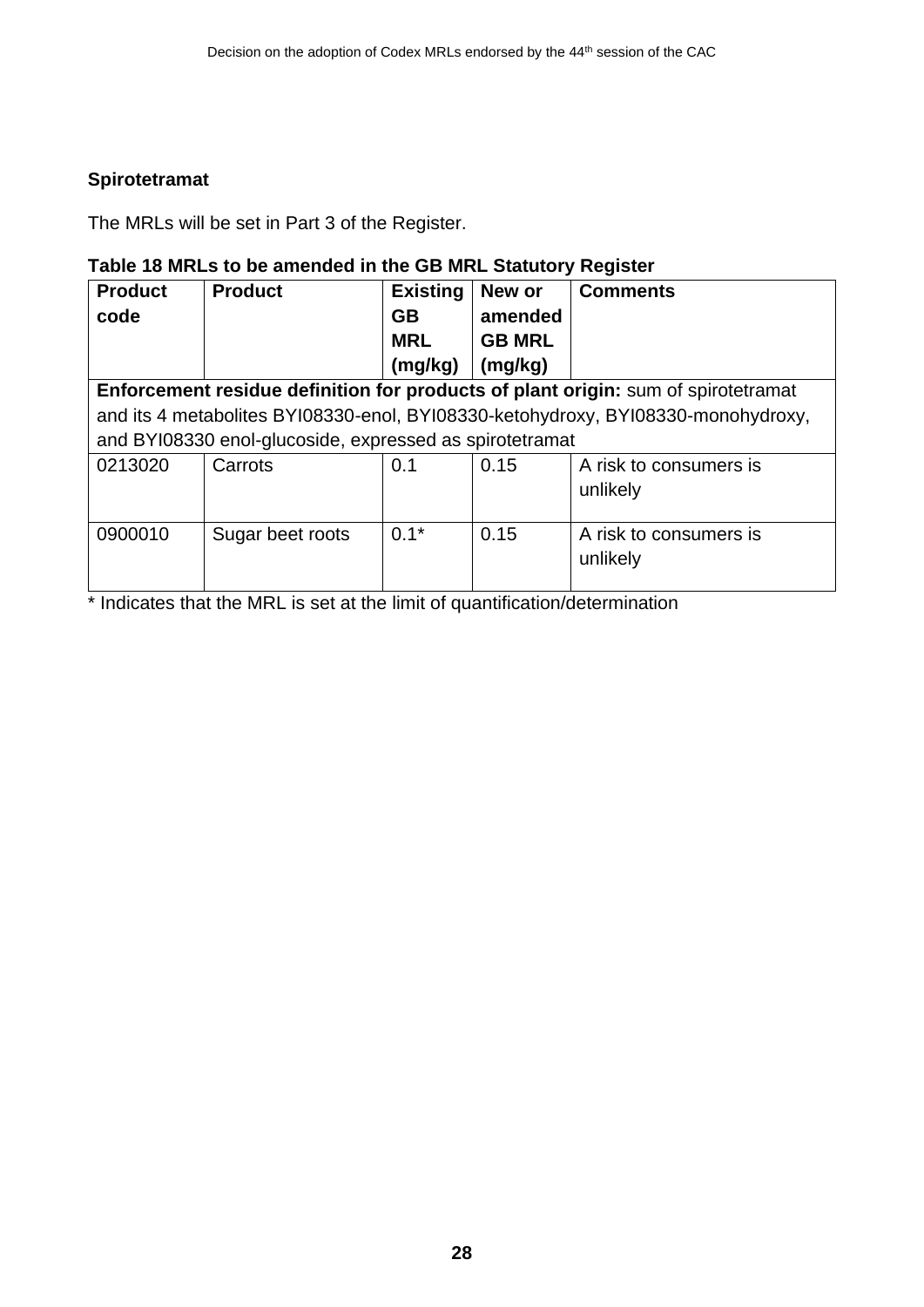### **Tolfenpyrad**

The MRLs will be set in Part 3 of the Register.

Based on the JMPR assessment the residue is not fat soluble.

| Table 19 MRLs to be amended in the GB MRL Statutory Register |
|--------------------------------------------------------------|
|--------------------------------------------------------------|

| <b>Product</b>                                                                         | <b>Product</b>                                                           | <b>Existing</b> | New or        | <b>Comments</b>                                                                        |  |  |
|----------------------------------------------------------------------------------------|--------------------------------------------------------------------------|-----------------|---------------|----------------------------------------------------------------------------------------|--|--|
| code                                                                                   |                                                                          | <b>GB</b>       | amended       |                                                                                        |  |  |
|                                                                                        |                                                                          | <b>MRL</b>      | <b>GB MRL</b> |                                                                                        |  |  |
|                                                                                        |                                                                          | (mg/kg)         | (mg/kg)       |                                                                                        |  |  |
|                                                                                        | Enforcement residue definition for products of plant origin: tolfenpyrad |                 |               |                                                                                        |  |  |
| 0110040                                                                                | Limes                                                                    | $0.01*$         | 0.9           | A risk to consumers is                                                                 |  |  |
|                                                                                        |                                                                          |                 |               | unlikely                                                                               |  |  |
| 0161040                                                                                | Kumquats                                                                 | $0.01*$         | 0.9           | A risk to consumers is<br>unlikely                                                     |  |  |
|                                                                                        |                                                                          |                 |               |                                                                                        |  |  |
| 0220010                                                                                | Garlic                                                                   | $0.01*$         | 0.09          | A risk to consumers is                                                                 |  |  |
|                                                                                        |                                                                          |                 |               | unlikely                                                                               |  |  |
| 0220020                                                                                | Onions                                                                   | $0.01*$         | 0.09          | A risk to consumers is                                                                 |  |  |
|                                                                                        |                                                                          |                 |               | unlikely                                                                               |  |  |
| 0220030                                                                                | <b>Shallots</b>                                                          | $0.01*$         | 0.09          | A risk to consumers is                                                                 |  |  |
|                                                                                        |                                                                          |                 |               | unlikely                                                                               |  |  |
| Enforcement residue definition for products of animal origin: sum of tolfenpyrad       |                                                                          |                 |               |                                                                                        |  |  |
|                                                                                        |                                                                          |                 |               | and PT-CA (4-[4-[(4-chloro-3-ethyl-1-methylpyrazol-5-yl)carbonylaminomethyl] phenoxy]  |  |  |
|                                                                                        |                                                                          |                 |               | benzoic acid; free and conjugated) and OH-PT-CA (4-[4-[[4-chloro-3-(1-hydroxyethyl)-1- |  |  |
| methylpyrazol-5-yl]carbonyl aminomethyl] phenoxy] benzoic acid; released with alkaline |                                                                          |                 |               |                                                                                        |  |  |
| hydrolysis) expressed as tolfenpyrad                                                   |                                                                          |                 |               |                                                                                        |  |  |
| 1011030                                                                                | Liver - swine                                                            | $0.01*$         | 0.4           | A risk to consumers is                                                                 |  |  |
|                                                                                        |                                                                          |                 |               | unlikely                                                                               |  |  |
| 1011040                                                                                | Kidney - swine                                                           | $0.01*$         | 0.4           | A risk to consumers is                                                                 |  |  |
|                                                                                        |                                                                          |                 |               | unlikely                                                                               |  |  |
| 1011050                                                                                | Edible offals (other                                                     | $0.01*$         | 0.4           | A risk to consumers is                                                                 |  |  |
|                                                                                        | than liver and                                                           |                 |               | unlikely                                                                               |  |  |
|                                                                                        | kidney) - swine                                                          |                 |               |                                                                                        |  |  |
| 1012030                                                                                | Liver - bovine                                                           | $0.01*$         | 0.4           | A risk to consumers is                                                                 |  |  |
|                                                                                        |                                                                          |                 |               | unlikely                                                                               |  |  |
|                                                                                        |                                                                          |                 |               |                                                                                        |  |  |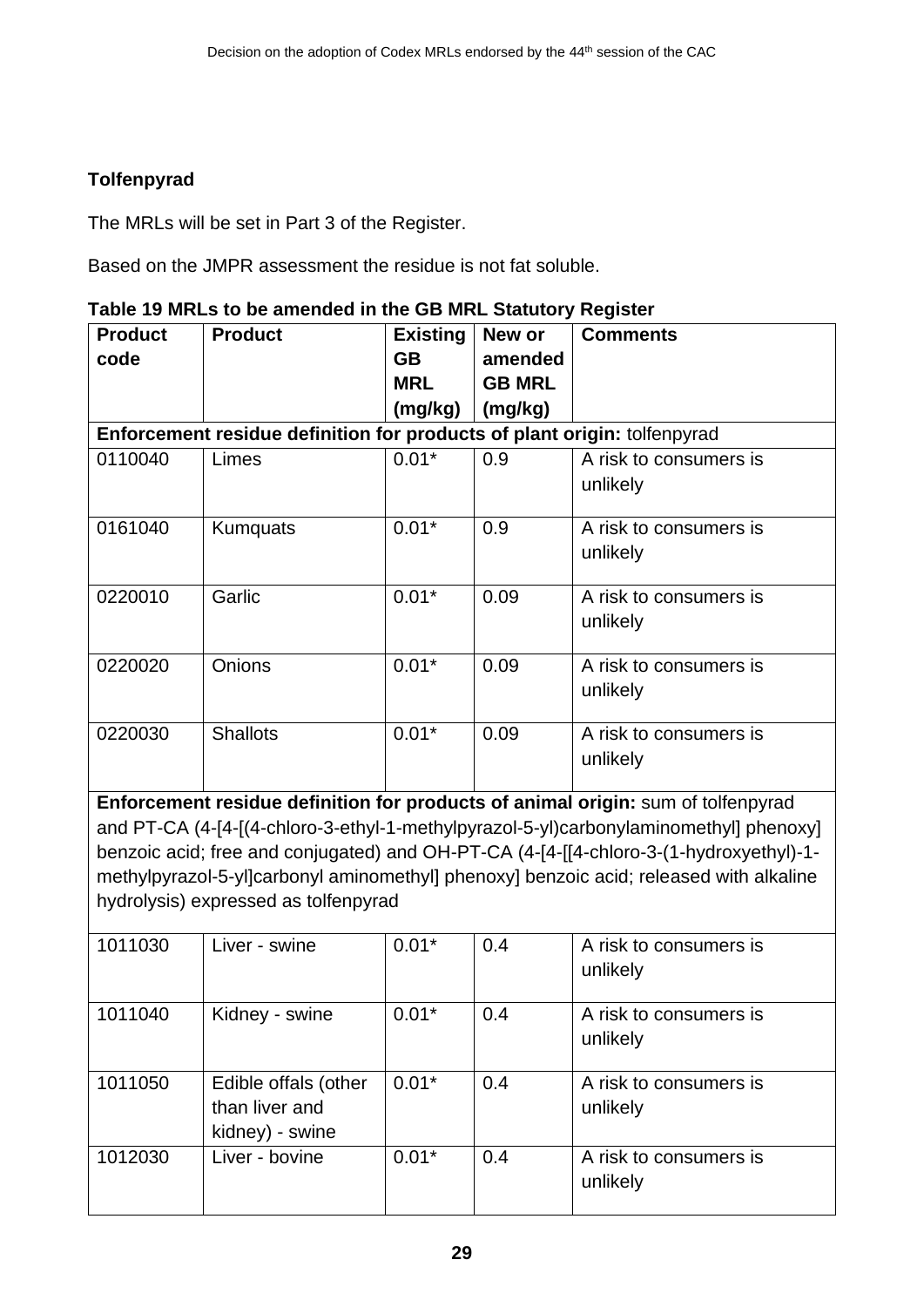| <b>Product</b><br>code | <b>Product</b>                                             | <b>Existing</b><br><b>GB</b><br><b>MRL</b><br>(mg/kg) | New or<br>amended<br><b>GB MRL</b><br>(mg/kg) | <b>Comments</b>                    |
|------------------------|------------------------------------------------------------|-------------------------------------------------------|-----------------------------------------------|------------------------------------|
| 1012040                | Kidney - bovine                                            | $0.01*$                                               | 0.4                                           | A risk to consumers is<br>unlikely |
| 1012050                | Edible offals (other<br>than liver and<br>kidney) - bovine | $0.01*$                                               | 0.4                                           | A risk to consumers is<br>unlikely |
| 1013030                | Liver - sheep                                              | $0.01*$                                               | 0.4                                           | A risk to consumers is<br>unlikely |
| 1013040                | Kidney - sheep                                             | $0.01*$                                               | 0.4                                           | A risk to consumers is<br>unlikely |
| 1013050                | Edible offals (other<br>than liver and<br>kidney) - sheep  | $0.01*$                                               | 0.4                                           | A risk to consumers is<br>unlikely |
| 1014030                | Liver - goat                                               | $0.01*$                                               | 0.4                                           | A risk to consumers is<br>unlikely |
| 1014040                | Kidney - goat                                              | $0.01*$                                               | 0.4                                           | A risk to consumers is<br>unlikely |
| 1014050                | Edible offals (other<br>than liver and<br>kidney) - goat   | $0.01*$                                               | 0.4                                           | A risk to consumers is<br>unlikely |
| 1015030                | Liver - equine                                             | $0.01*$                                               | 0.4                                           | A risk to consumers is<br>unlikely |
| 1015040                | Kidney - equine                                            | $0.01*$                                               | 0.4                                           | A risk to consumers is<br>unlikely |
| 1015050                | Edible offals (other<br>than liver and<br>kidney) - equine | $0.01*$                                               | 0.4                                           | A risk to consumers is<br>unlikely |
| 1017030                | Liver - other farmed<br>terrestrial animals                | $0.01*$                                               | 0.4                                           | A risk to consumers is<br>unlikely |
| 1017040                | Kidney - other<br>farmed terrestrial<br>animals            | $0.01*$                                               | 0.4                                           | A risk to consumers is<br>unlikely |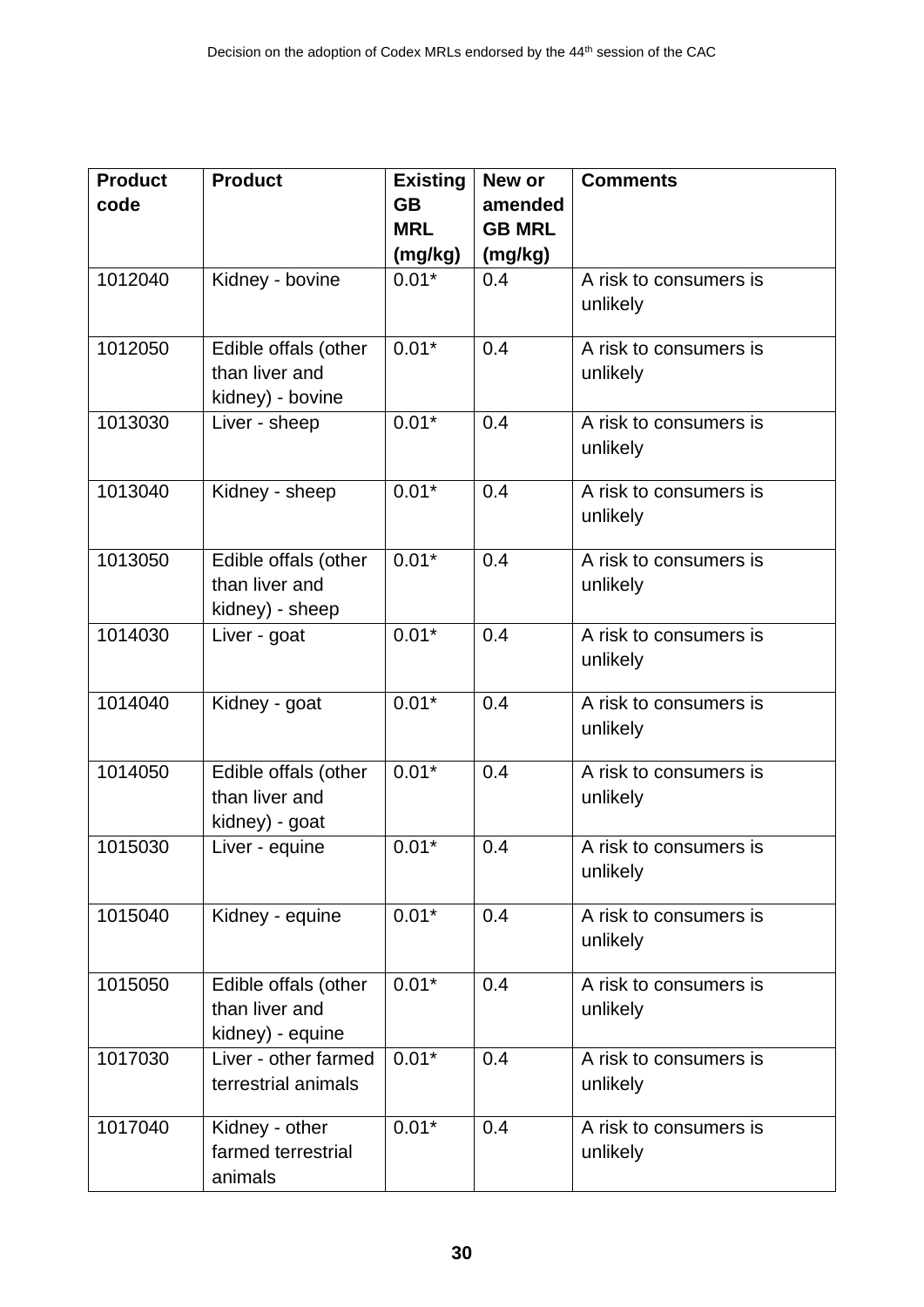| <b>Product</b><br>code | <b>Product</b>                                                                             | <b>Existing</b><br><b>GB</b><br><b>MRL</b><br>(mg/kg) | New or<br>amended<br><b>GB MRL</b><br>(mg/kg) | <b>Comments</b>                    |
|------------------------|--------------------------------------------------------------------------------------------|-------------------------------------------------------|-----------------------------------------------|------------------------------------|
| 1017050                | Edible offals (other<br>than liver and<br>kidney) - other<br>farmed terrestrial<br>animals | $0.01*$                                               | 0.4                                           | A risk to consumers is<br>unlikely |

\* Indicates that the MRL is set at the limit of quantification/determination

Tolfenpyrad is not currently included in the Statutory Register. For products not listed in Table 2, the MRLs will be set at the LOQ of 0.01\* mg/kg except for the following products:

- Herbs and edible flowers (code 0256000) are regard as a difficult to analyse matrices and therefore the default LOQ MRL for these products should be set at 2 x 0.01\* mg/kg.
- Teas, coffee, herbal infusions, cocoa and carobs (code 0600000), hops (code 0700000) and spices (code 0800000) are regarded as difficult to analyse matrices and therefore the default LOQ MRL for these products should be set at 5 x 0.01\* mg/kg.
- The default LOQ MRL for honey is 0.05<sup>\*</sup> mg/kg. This is based on the residue definition for plants.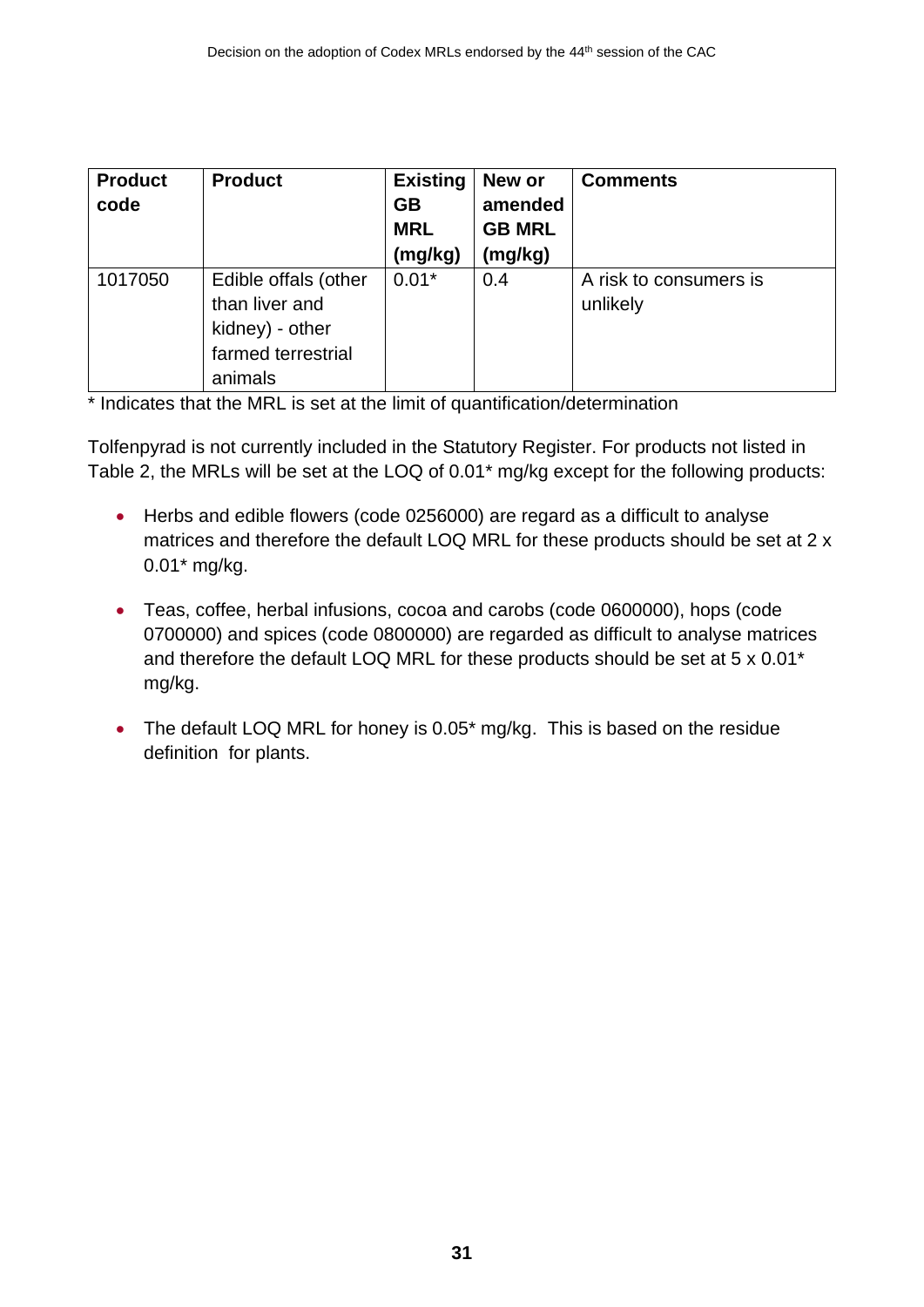#### **Valifenalate**

The MRLs will be set in Part 2 of the Register.

Based on the JMPR assessment the residue is not fat soluble.

#### **Table 20 MRLs to be amended in the GB MRL Statutory Register**

| <b>Product</b>                                                                   | <b>Product</b> | <b>Existing</b> | New or        | <b>Comments</b>        |  |
|----------------------------------------------------------------------------------|----------------|-----------------|---------------|------------------------|--|
| code                                                                             |                | <b>GB</b>       | amended       |                        |  |
|                                                                                  |                | <b>MRL</b>      | <b>GB MRL</b> |                        |  |
|                                                                                  |                | (mg/kg)         | (mg/kg)       |                        |  |
| <b>Enforcement residue definition for products of plant origin:</b> valifenalate |                |                 |               |                        |  |
| 0151000                                                                          | Grapes         | 0.2             | 0.3           | A risk to consumers is |  |
|                                                                                  |                |                 |               | unlikely               |  |
|                                                                                  |                |                 |               |                        |  |